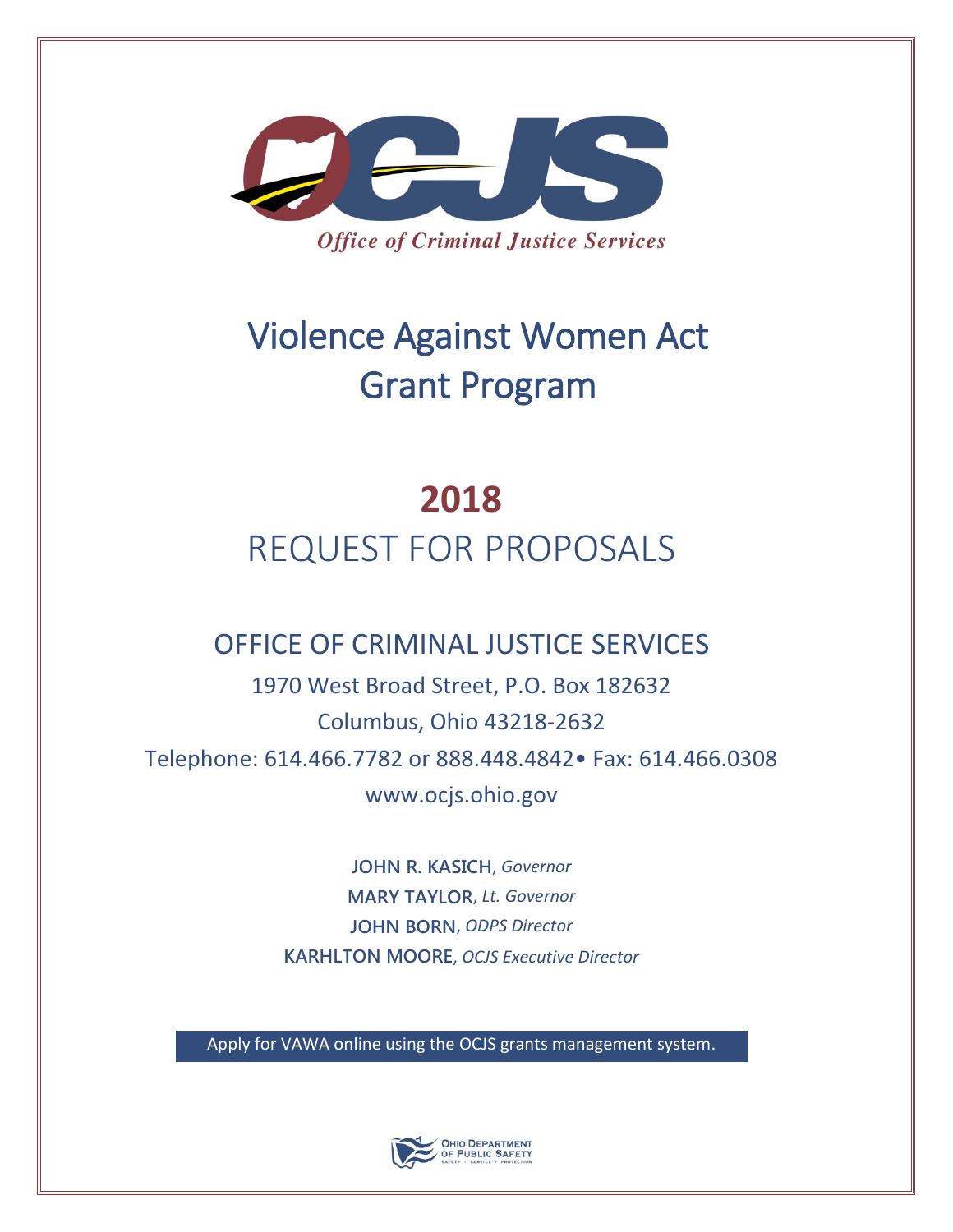

**OFFICE OF CRIMINAL JUSTICE SERVICES**

Violence Against Women Act Grant Program

2018 Request for Proposals

# **TABLE OF CONTENTS**

| <b>WHO IS OCJS</b>                                      | 3  |
|---------------------------------------------------------|----|
| <b>ELIGIBLE APPLICANTS</b>                              |    |
| <b>ELIGIBILITY REQUIREMENTS</b>                         |    |
| <b>BIDDERS TRAINING</b>                                 |    |
| <b>TECHNICAL ASSISTANCE</b>                             | 4  |
| <b>WHAT TO EXPECT</b>                                   | 4  |
| <b>ACTIVITIES THAT COMPROMISE VICTIM SAFETY</b>         | 5  |
| <b>CONFIDENTIALITY AND PRIVACY PROTECTIONS</b>          | 6  |
| VIOLENCE AGAINST WOMEN ACT NON DISCRIMINATION PROVISION | 6  |
| <b>PROGRAM PURPOSE</b>                                  | 6  |
| 2017 OHIO STOP IMPLEMENTATION PLAN                      | 9  |
| <b>NEW AND CONTINUATION PROJECTS</b>                    | 9  |
| <b>FISCAL CONSIDERATIONS</b>                            | 9  |
| <b>ACCOMMODATIONS AND LANGUAGE ACCESS</b>               | 13 |
| POST AWARD REPORTING REQUIREMENTS                       | 13 |
| PROPOSAL COMPONENTS CHECKLIST                           | 14 |
| <b>FORMAT AND SUBMISSION</b>                            | 14 |
| PROGRAM AREAS AND REQUIREMENTS                          | 15 |
| <b>PROPOSAL NARRATIVE</b>                               | 16 |
| PROBLEM STATEMENT AND UNDERSERVED POPULATION            | 16 |
| <b>PROJECT DESCRIPTION</b>                              | 17 |
| <b>PROJECT OBJECTIVES</b>                               | 18 |
| <b>TIMELINE AND ACTIVITIES</b>                          | 19 |
| ORGANIZATION, STAFF CAPACITY AND CULTURAL COMPETENCY    | 19 |
| <b>COLLABORATION BOARD</b>                              | 20 |
| <b>BUDGET REQUIREMENTS</b>                              | 21 |
| <b>UNALLOWABLE COSTS</b>                                | 21 |

The STOP Violence Against Women Act (VAWA) funding is federally administered by the Office of Justice Programs, Violence Against Women Office within the U.S. Department of Justice. The subgrant program emphasizes coordinated community approaches to reduce violence against women and to create mutually respectful partnerships between the justice system and victim services.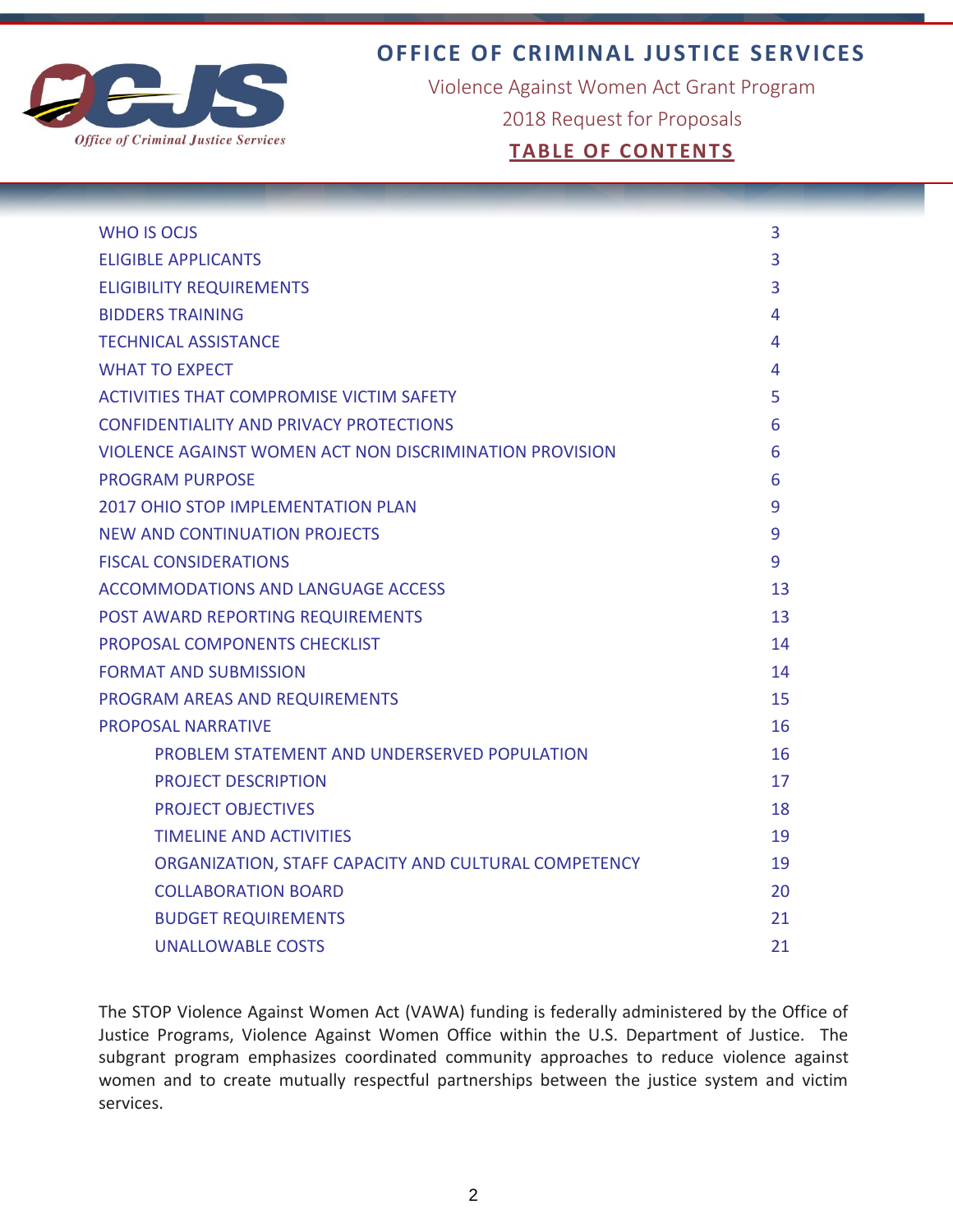#### WHO IS OCJS

The Ohio Office of Criminal Justice Services (OCJS) is a division of the Ohio Department of Public Safety. By statute, OCJS is the lead justice planning and assistance office for the state, administering millions of dollars in state and federal criminal justice funding every year. OCJS also evaluates programs and develops technology, training, and products for criminal justice professionals and communities. OCJS has been designated by Governor John R. Kasich to administer the FY 2018 STOP Violence Against Women Act (VAWA) Grant Program.

Regional Planning Units (RPUs) provide criminal justice funding plans and technical assistance for the counties they serve. Local applicants in Cuyahoga, Franklin, and Lucas counties must apply for VAWA funding through their county RPU (refer to page 14). Applicants in all other counties, as well as projects with statewide impact, apply directly to OCJS.

#### ELIGIBILE APPLICANTS

All VAWA applicants must have an organization, or subrecipient that will serve as the fiduciary agent and assume overall responsibility for the grant. Eligible VAWA subrecipients include:

- 1. A unit of local government or council of governments. A unit of local government has legislative autonomy, jurisdiction, and authority to act in certain circumstances. Units of government include a city, county, township, or village. If two or more jointly apply, they must designate one body to take the lead role and identify that agency's fiscal officer, or
- 2. Local and state nonprofit, non-governmental victim service programs.
- 3. Law enforcement agencies applying under this solicitation must be in compliance with crime statistics reporting, using either the Ohio Incident-Based Reporting System or Uniform Crime Reporting Summary System, per Ohio Revised Code Section 5502.62(C)(6).

# ELIGIBILITY REQUIREMENTS

- 1. Applicants must submit a complete application for each new grant cycle. If the project is a continuation of a previous project please select Continuation on the Title Page and give the grant number. Failure to properly designate the project as new or continuation may jeopardize funding.
- 2. All applicants, with the exception of nonprofit victim service providers, must submit a signed Attachment A with the application. The Attachment A consists of two components: (1) a letter that states the applicant has consulted with a state or local nonprofit victim service provider during the course of developing the application, and (2) a victim service consultation certification form signed by both the applicant and victim service provider. The Attachment A template can be accessed at [http://www.ocjs.ohio.gov/Attachment\\_A\\_Victim\\_Service\\_Consultation.pdf.](http://www.ocjs.ohio.gov/Attachment_A_Victim_Service_Consultation.pdf) The Attachment A will be uploaded with the Collaboration Board Letters as an attachment. (Collaboration Board-refer to page 14).
- 3. Projects applying under VAWA must have a collaboration group representing law enforcement, prosecution, victim service providers, and any other applicable agency/representative that will help to inform the project's activities and goals.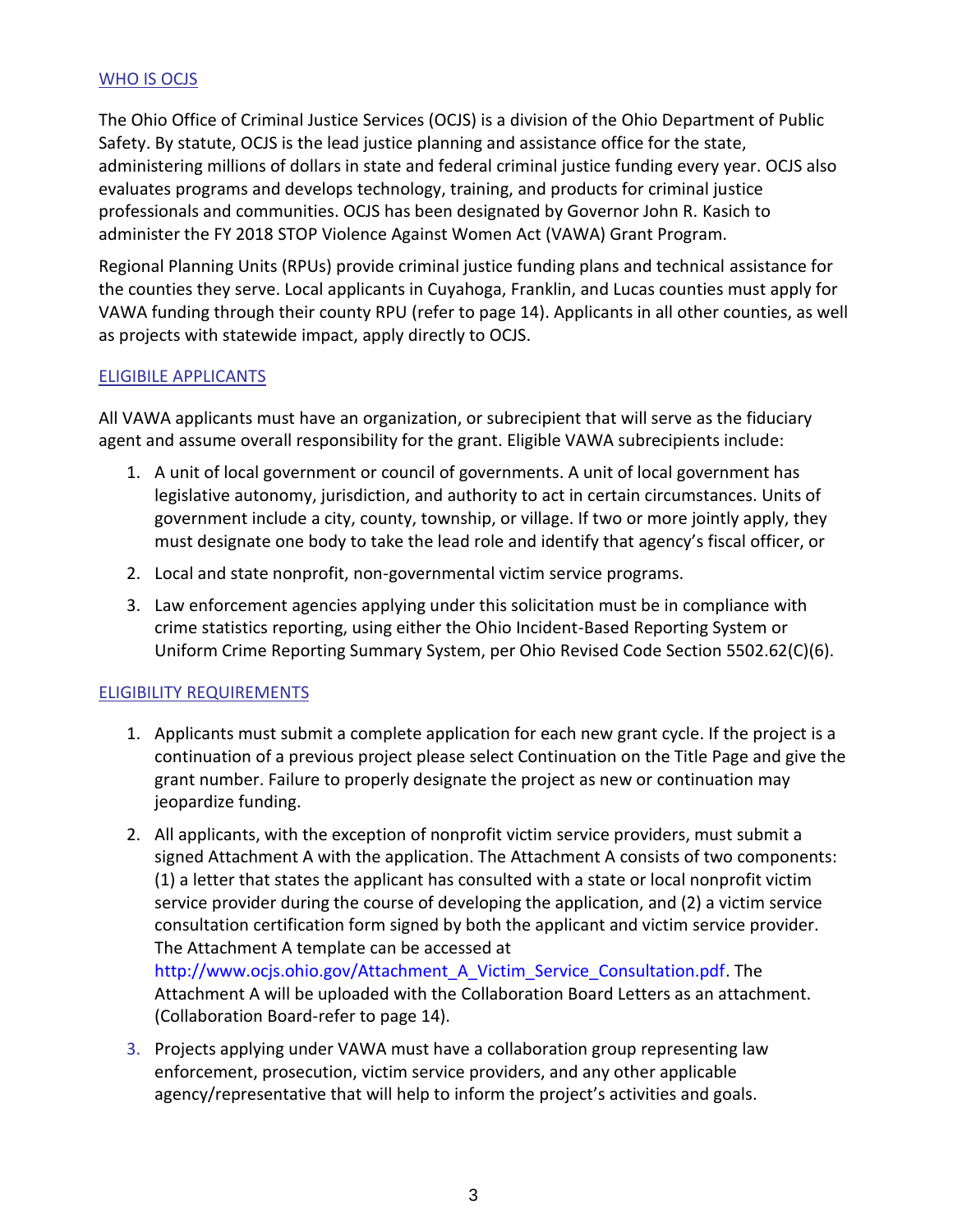*Nonprofit victim service providers/agencies that receive funding under this solicitation are not required, nor should they report identifying information regarding clients served to the Homeless Management Information System.* The term 'personally identifying information' or 'personal information' means individually identifying information for or about an individual including information likely to disclose the location of a victim of domestic violence, dating violence, sexual assault, or stalking, regardless of whether the information is encoded, encrypted, hashed, or otherwise protected, including—(A) a first and last name; (B) a home or other physical address; (C) contact information (including a postal, e-mail or Internet protocol address, or telephone or facsimile number); (D) a social security number, driver license number, passport number, or student identification number; and (E) any other information, including date of birth, racial or ethnic background, or religious affiliation, that would serve to identify any individual.

#### BIDDERS TRAINING

A voluntary Bidders Training webinar for the 2018 Edward Byrne Memorial Justice Assistance Grant and 2018 STOP Violence Against Women Act Funding programs will take place May 3, 2018 from 9 am to 10 am. The training will provide information helpful for both the application preparation and review process. Registration for the webinar is limited and required. The deadline to register is May 1, 2018. Please visit [https://www.surveymonkey.com/r/JAGVAWA2018](https://na01.safelinks.protection.outlook.com/?url=http%3A%2F%2Flinks.govdelivery.com%3A80%2Ftrack%3Ftype%3Dclick%26enid%3DZWFzPTEmbXNpZD0mYXVpZD0mbWFpbGluZ2lkPTIwMTgwNDA5Ljg4MTA4ODYxJm1lc3NhZ2VpZD1NREItUFJELUJVTC0yMDE4MDQwOS44ODEwODg2MSZkYXRhYmFzZWlkPTEwMDEmc2VyaWFsPTE2OTE3NTAwJmVtYWlsaWQ9amFsLW11YmFzbGF0QGRwcy5vaGlvLmdvdiZ1c2VyaWQ9amFsLW11YmFzbGF0QGRwcy5vaGlvLmdvdiZ0YXJnZXRpZD0mZmw9Jm12aWQ9JmV4dHJhPSYmJg%3D%3D%26%26%26101%26%26%26https%3A%2F%2Fwww.surveymonkey.com%2Fr%2FJAGVAWA2018&data=02%7C01%7Cjal-mubaslat%40dps.ohio.gov%7C5568e1139df24d2b79b408d59e2189b5%7C50f8fcc494d84f0784eb36ed57c7c8a2%7C0%7C0%7C636588789289334357&sdata=9FJ4lJskDuX6CvCu9mHsBGVo6ztRqCqCz3s0dykBvXc%3D&reserved=0) to complete your registration. **For any additional questions contact OCJS at 614.466.7782.**

#### TECHNICAL ASSISTANCE

For technical assistance on any part of the VAWA application, call OCJS at 614.466.7782 or 888.448.4842 and ask to speak to a Grants Coordinator. Regional Contacts: <http://www.ocjs.ohio.gov/grants.stm>

# WHAT TO EXPECT

#### **OCJS implements a competitive three-tiered application review process:**

- 1. Internal compliance (financial and programmatic reporting) reviews.
- 2. Peer (professionals from the field) and OCJS subject matter expert reviews.
- 3. OCJS Director Review.

Final funding recommendations are made by the OCJS Executive Director and approved by the Department of Public Safety Director.

**Award notifications and expectations:** Applicants that are recommended for funding will be notified and required to complete all forms and pre-award conditions electronically through the grants management system at [www.ocjsgrants.com.](http://www.ocjsgrants.com/) **All awards will be for 12 months of funding, operating from January 1 2019 through December 31, 2019.**

#### **Forms and assurances included with pre-award conditions include but are not limited to:**

- **Equal Employment Opportunity Certification Form**
- **EXECT:** Civil Rights and EEOP Questions Part 1 Form
- **Standard Assurances Form**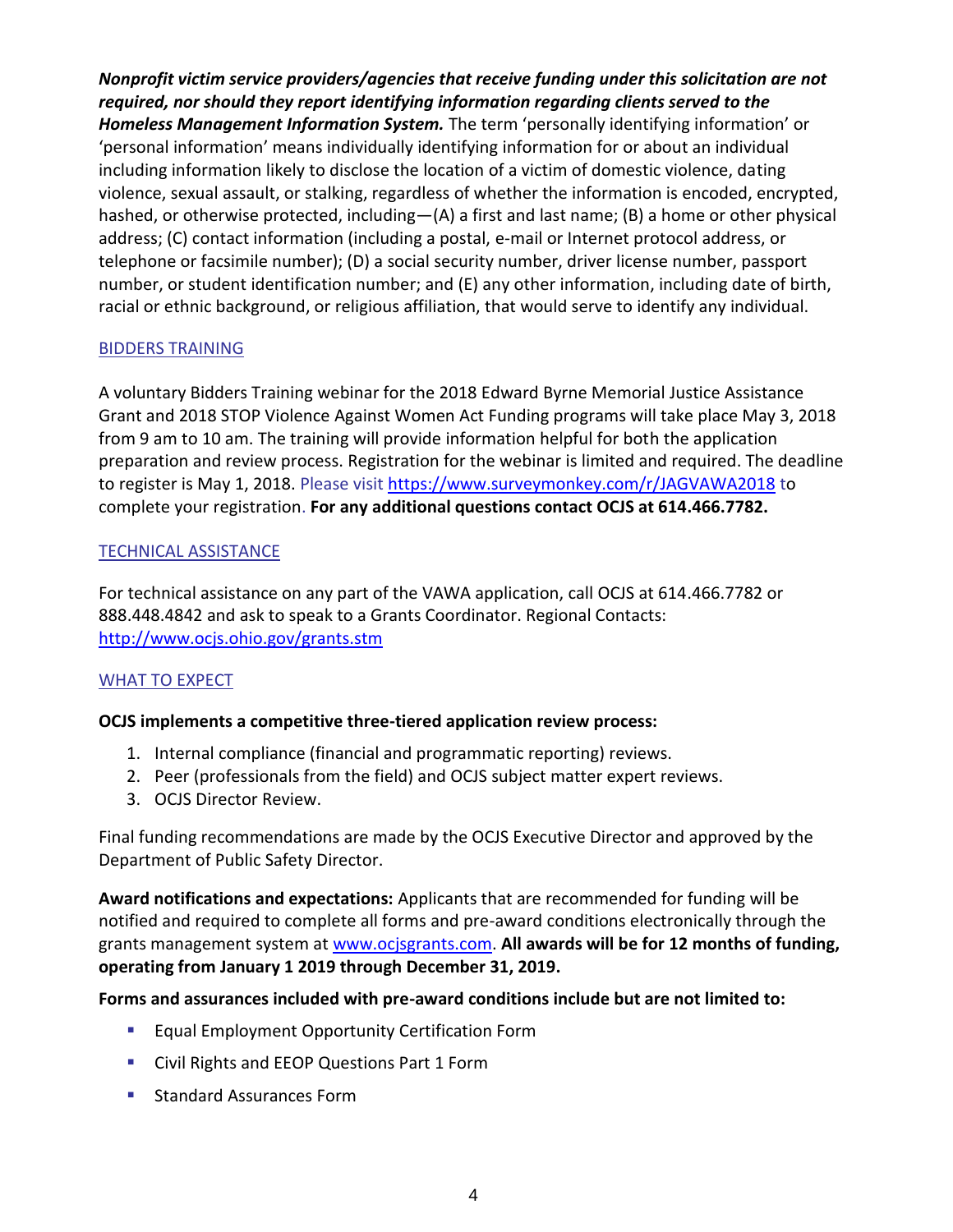- **Special Conditions Form**
- Fidelity Insurance/Surety Bond (Note: Only applicable for non-profit applicants)
- **Proof of Tax Exempt Status (Note: Only applicable for non-profit applicants)**
- Registration in the System for Award Management (sam.gov)
- Statement of Acknowledgement Form (regarding activities that will not be carried out that compromise victim safety and recovery)
- Acknowledgement of Notice of Statutory Requirement to Comply with the Confidentiality and Privacy Provisions of the Violence Against Women Act, as amended

**\*Peer Grant Reviewer**: OCJS encourages applicants to participate in the peer grant review process. Participating as a peer grant reviewer is an important role, and provides an excellent opportunity for participants to strengthen grant writing skills, gain knowledge, and share programmatic best practices occurring throughout the field. Confirmation of reviewers will be based upon the number of applications that are received, availability, and other aspects related to coordinating review teams. If interested in participating as a peer grant reviewer register at the following link https://www.surveymonkey.com/r/OCJS PeerReview no later than May 15, 2018.

# ACTIVITIES THAT COMPROMISE VICTIM SAFETY AND RECOVERY

# *The following activities have been found to jeopardize victim safety, deter or prevent physical or emotional healing for victims, or allow offenders to escape responsibility for their actions and cannot be supported with STOP Violence Against Women Act Formula Grant Program funding:*

- Procedures or policies that exclude victims from receiving safe shelter, advocacy services, counseling, and other assistance based on their actual or perceived age, immigration status, race, religion, sexual orientation, gender identity, mental health condition, physical health condition, criminal record, work in the sex industry, or the age and/or gender of their children;
- **Procedures or policies that compromise the confidentiality of information and privacy of** persons receiving OVW-funded services;
- **C** Offering perpetrators the option of entering pre-trial diversion programs;
- Requiring mediation or counseling for couples as a systemic response to domestic violence or sexual assault, or in situations in which child sexual abuse is alleged;
- Requiring victims to report sexual assault, stalking, or domestic violence crimes to law enforcement or forcing victims to participate in criminal proceedings;
- Relying on court-mandated batterer intervention programs that do not use the coercive power of the criminal justice system to hold batterers accountable for their behavior;
- Supporting policies that deny individuals access to services based on their relationship to the perpetrator;
- Supporting policies or engaging in practices that impose restrictive conditions to be met by the victim in order to receive services (e.g., attending counseling, seeking an order of protection);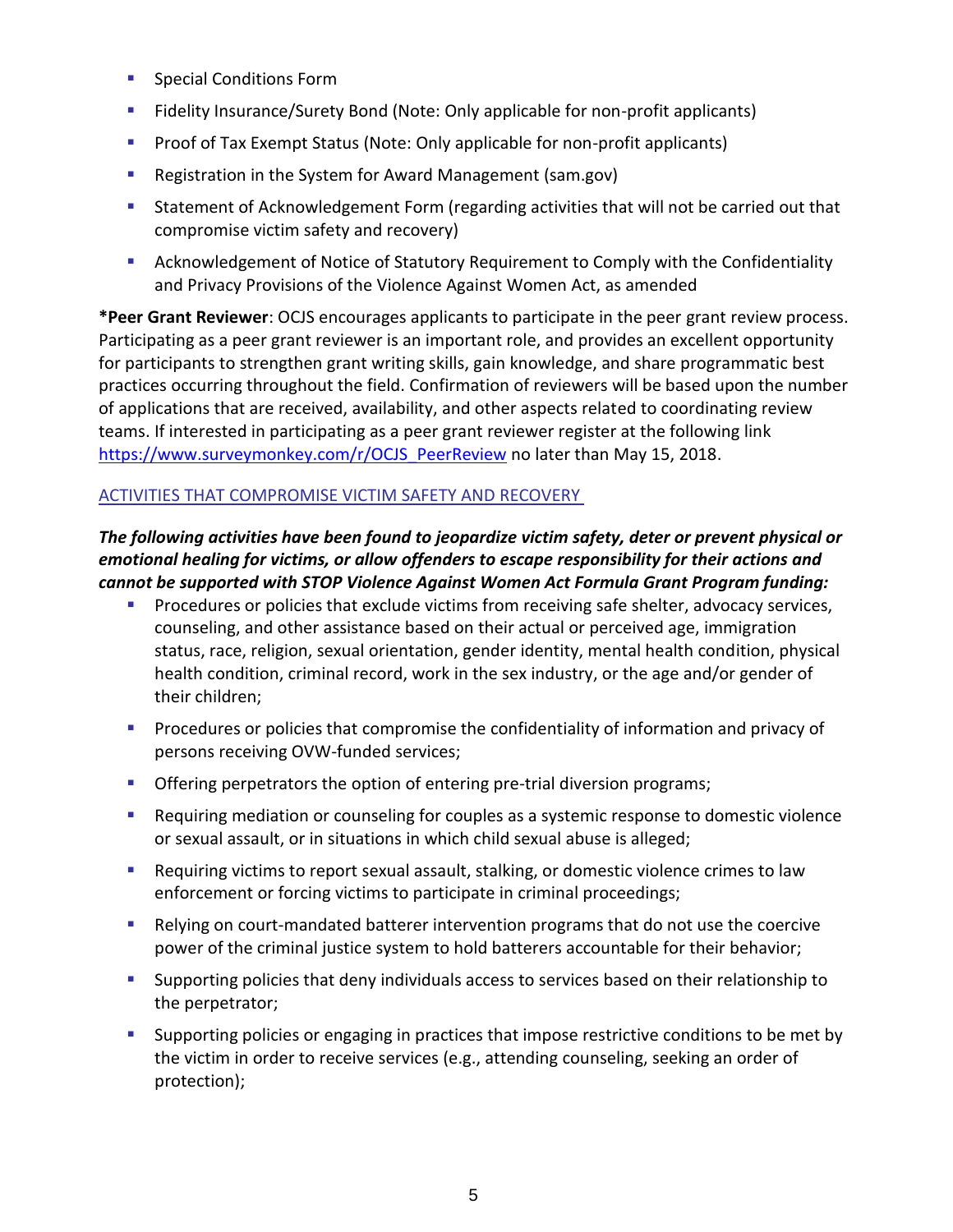- Sharing confidential victim information with outside organizations and/or individuals without the documented consent of the victim;
- **Placing of batterers in anger management programs; or,**
- **Procedures that would penalize or impose sanctions on victims of domestic violence or** sexual assault for failure to testify against the abuser and/or the perpetrator.

# CONFIDENTIALITY AND PRIVACY PROTECTIONS

*OVW grantees [recipients] and their subgrantees [subrecipients]<sup>1</sup> are prohibited from disclosing personally identifying information collected in connection with services requested, utilized, or denied through the grantee and their subgrantee's programs, to any third party or third-party database without informed, written, reasonably time-limited consent of the person, unless compelled by statutory or court mandate. Where there is a mandate to release information, grantees and subgrantees must make reasonable attempts to provide notice to victims affected by the disclosure of information. They must also take necessary steps to protect the privacy and safety of the persons affected by the release of the information. Regarding unemancipated minors or persons with disabilities lacking capacity to consent, a parent or guardian may consent to the disclosure; however, an abuser of a minor, person with disabilities, or the minor's other parent is prohibited from giving consent to the disclosure. If a minor or a person with a legally appointed guardian is permitted by law to receive services without the parent's or guardian's consent, the minor or person with a guardian may release information without additional consent. Due to a requirement in VAWA 2013, grantees and subgrantees must document their compliance with the confidentiality and privacy provisions required under this section.*

# VIOLENCE AGAINST WOMEN ACT NON-DISCRIMINATION PROVISION

The Violence Against Women Reauthorization Act of 2013 added a new civil rights provision that applies to all OVW grants issued in FY 2014 or after. This provision prohibits OVW recipients from excluding, denying benefits to, or discriminating against any person on the basis of actual or perceived race, color, religion, national origin, sex, gender identity, sexual orientation, or disability in any program or activity funded in whole or in part by OVW. For more information on this prohibition, se[e http://www.justice.gov/sites/default/files/ovw/legacy/2014/06/20/faqs-ngc](http://www.justice.gov/sites/default/files/ovw/legacy/2014/06/20/faqs-ngc-vawa.pdf)[vawa.pdf.](http://www.justice.gov/sites/default/files/ovw/legacy/2014/06/20/faqs-ngc-vawa.pdf)

# PROGRAM PURPOSE

-

The STOP VAWA grant program contains twenty purpose areas of which nineteen are applicable to Ohio.

1. Training law enforcement officers, judges, other court personnel, and prosecutors to more effectively identify and respond to violent crimes against women, including the crimes of sexual assault, domestic violence, stalking, and dating violence, including the use of nonimmigrant status under subparagraphs (U) and (T) of section 101(a)(15) of the Immigration and Nationality Act (8 U.S.C. 1101(a));

<sup>1</sup> The terms Grantee/Recipient and Subgrantee/Subrecipient are used interchangeably throughout this document.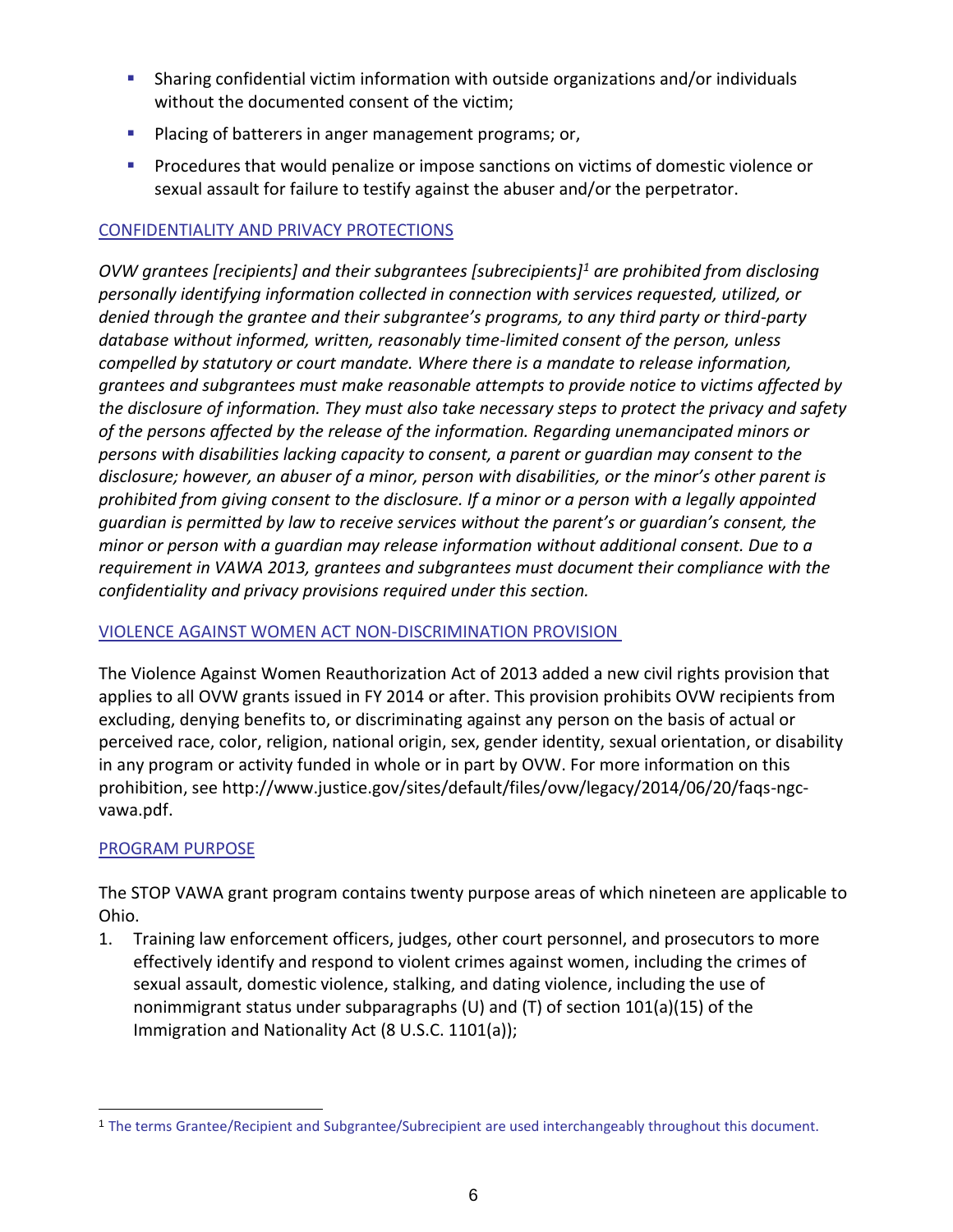- 2. Developing, training, or expanding units of law enforcement officers, judges, other court personnel, and prosecutors specifically targeting violent crimes against women, including the crimes of sexual assault, dating violence, stalking, and domestic violence;
- 3. Developing and implementing more effective police, court, and prosecution policies, protocols, orders, and services specifically devoted to preventing, identifying, and responding to violent crimes against women, including the crimes of sexual assault, dating violence, stalking, and domestic violence, as well as the appropriate treatment of victims;
- 4. Developing, installing, or expanding data collection and communication systems, including computerized systems, linking police, prosecutors, and courts or for the purpose of identifying, classifying, and tracking arrests, protection orders, violations of protection orders, prosecutions, and convictions for violent crimes against women, including the crimes of sexual assault, dating violence, stalking and domestic violence;
- 5. Developing, enlarging, or strengthening victim services and legal assistance programs, including sexual assault, domestic violence, stalking, and dating violence programs, developing or improving delivery of victim services to underserved populations, providing specialized domestic violence court advocates in courts where a significant number of protection orders are granted, and increasing reporting and reducing attrition rates for cases involving violent crimes against women, including crimes of sexual assault, dating violence, stalking, and domestic violence;
- 6. Developing, enlarging, or strengthening programs addressing the needs and circumstances of Indian tribes in dealing with violent crimes against women, including the crimes of sexual assault, dating violence, stalking, and domestic violence;
- 7. Supporting formal and informal statewide, multidisciplinary efforts, to the extent not supported by state funds, to coordinate the response of state law enforcement agencies, prosecutors, courts, victim services agencies, and other state agencies and departments, to violent crimes against women, including the crimes of sexual assault, domestic violence, stalking, and dating violence;
- 8. Training of sexual assault forensic medical personnel examiners in the collection and preservation of evidence, analysis, prevention, and providing expert testimony and treatment of trauma related to sexual assault;
- 9. Developing, enlarging, or strengthening programs to assist law enforcement, prosecutors, courts, and others to address the needs and circumstances of older and disabled women who are victims of domestic violence, dating violence, stalking or sexual assault, including recognizing, investigating, and prosecuting instances of such violence or assault and targeting outreach and support, counseling, and other victim services to such older and disabled individuals;
- 10. Providing assistance to victims of domestic violence and sexual assault in immigration matters;
- 11. Maintaining core victim services and criminal justice initiatives, while supporting complementary new initiatives and emergency services for victims and their families;
- 12. Supporting the placement of special victim assistants (to be known as "Jessica Gonzales Victim Assistants") in local law enforcement agencies to serve as liaisons between victims of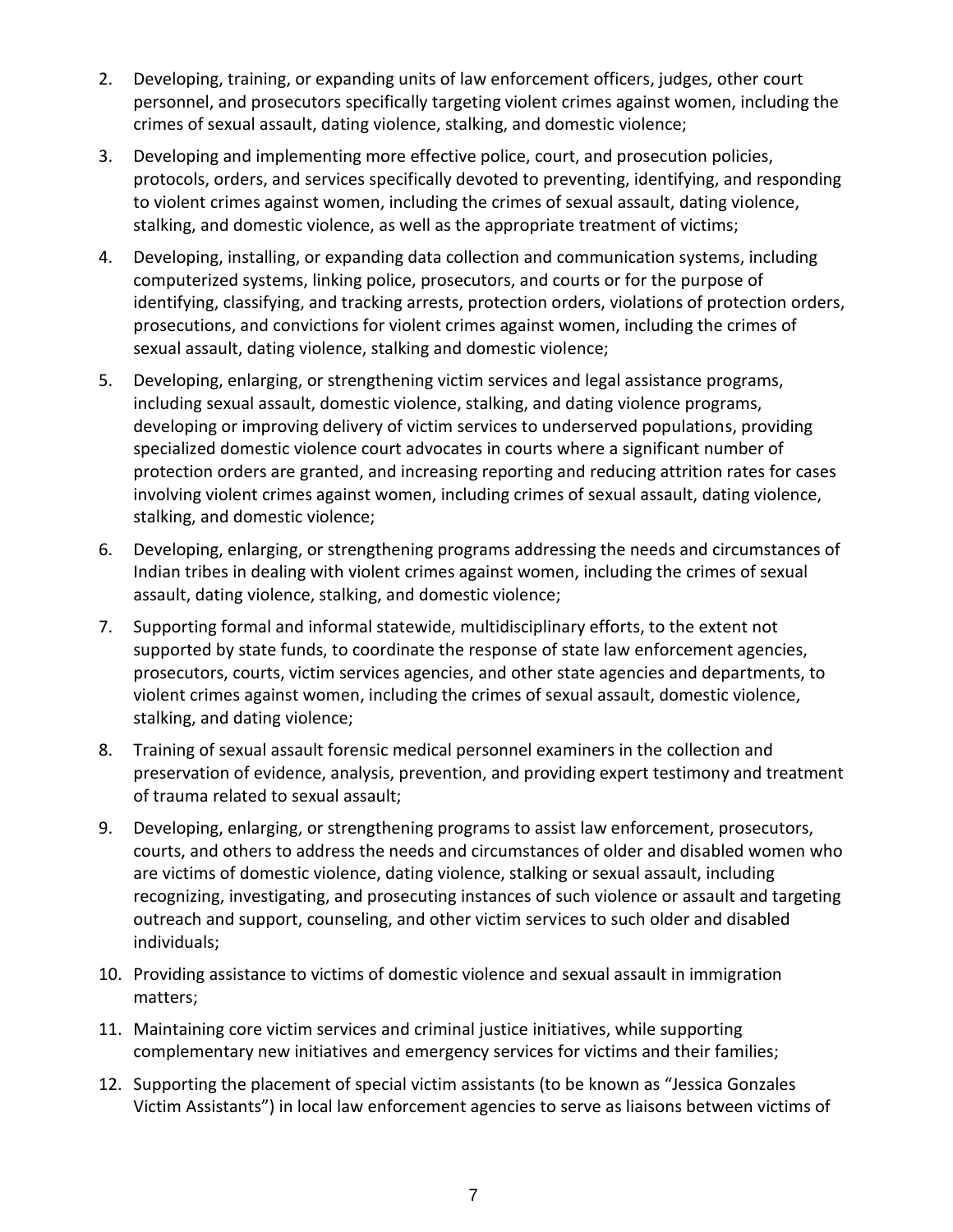domestic violence, dating violence, sexual assault, and stalking and personnel in local law enforcement agencies in order to improve the enforcement of protection orders. Jessica Gonzales Victim Assistants shall have expertise in domestic violence, dating violence, sexual assault, or stalking and may undertake the following activities:

- developing, in collaboration with prosecutors, courts, and victim service providers, standardized response policies for local law enforcement agencies, including the use of evidence-based indicators to assess the risk of domestic and dating violence homicide and prioritize dangerous or potentially lethal cases;
- notifying persons seeking enforcement of protection orders as to what responses will be provided by the relevant law enforcement agency;
- referring persons seeking enforcement of protection orders to supplementary services (such as emergency shelter programs, hotlines, or legal assistance services); and;
- **taking other appropriate action to assist or secure the safety of the person seeking** enforcement of a protection order.
- 13. Providing funding to law enforcement agencies, nonprofit nongovernmental victim services providers, and State, Tribal, Territorial, and local governments (which funding stream shall be known as the Crystal Judson Domestic Violence Protocol Program) to promote
	- the development and implementation of training for local victim domestic violence service providers, and to fund victim services personnel, to be known as "Crystal Judson Victim Advocates," to provide supportive services and advocacy for victims of domestic violence committed by law enforcement personnel;
	- the implementation of protocols within law enforcement agencies to ensure consistent and effective responses to the commission of domestic violence by personnel within such agencies such as the model policy promulgated by the International Association of Chiefs of Police ("Domestic Violence by Police Officers: A Policy of the IACP, Police Response to Violence Against Women Project" July 2003); and
	- the development of such protocols in collaboration with State, Tribal, Territorial and local victim services providers and domestic violence coalitions.

Note: Any law enforcement, State, Tribal, Territorial, or local government agency receiving funding under the Crystal Judson Domestic Violence Protocol Program shall, on an annual basis, receive additional training on the topic of incidents of domestic violence committed by law enforcement personnel from domestic violence and sexual assault nonprofit organizations and, after a period of two years, provide a report of the adopted protocol to the Department, including a summary of progress in implementing such protocol. As such, States and Territories are responsible for ensuring that each subgrantee [subrecipient] receiving funds under this purpose area will receive the required annual training. States are also responsible for ensuring that subgrantees [subrecipients] submit their two-year report to the Department. States and Territories must notify and provide OVW with a list of subgrantee recipients awarded STOP funds under the Crystal Judson Domestic Violence Protocol Program.

14. Developing and promoting State, local, or tribal legislation and policies that enhance best practices for responding to domestic violence, dating violence, sexual assault, and stalking;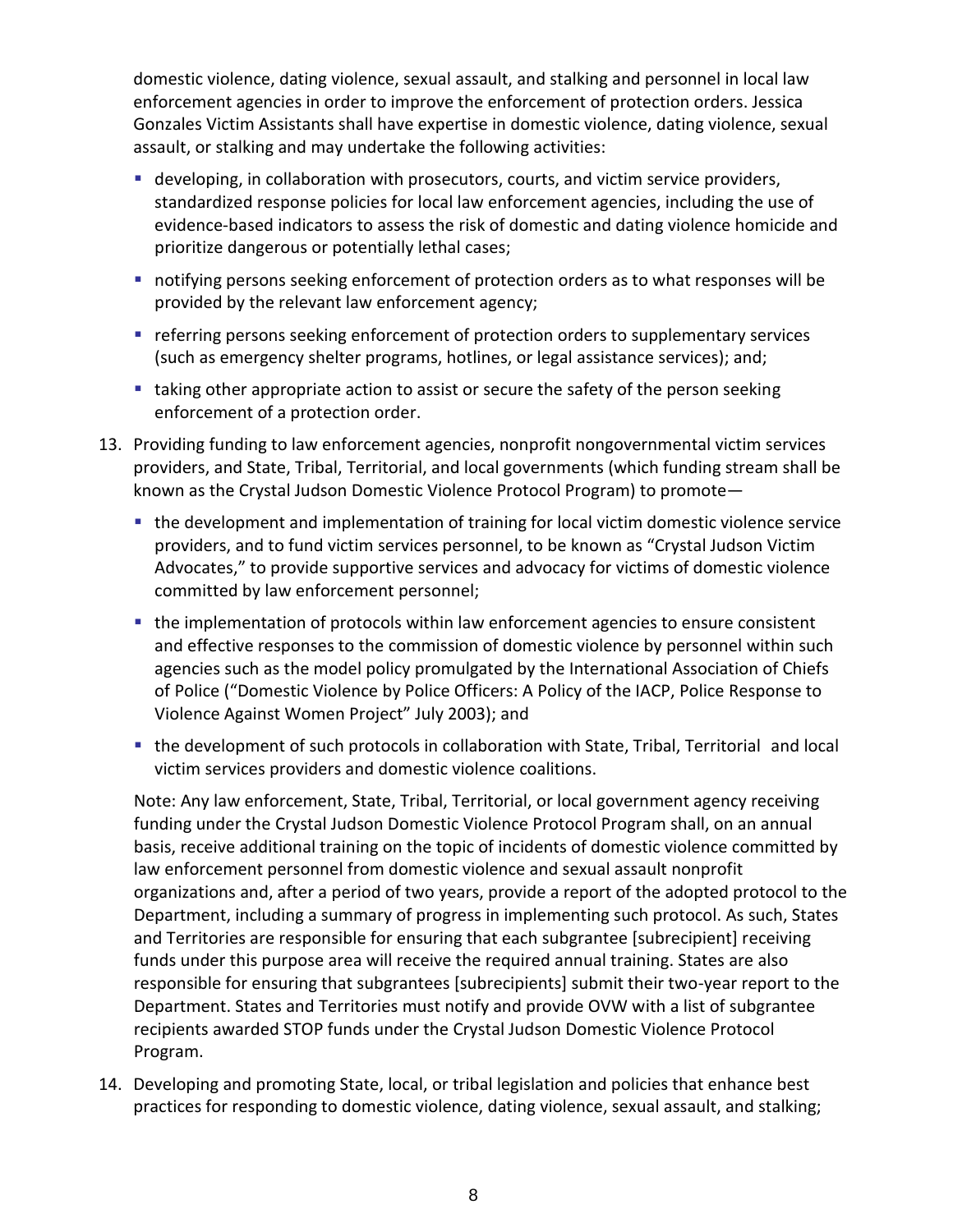- 15. Developing, implementing, or enhancing Sexual Assault Response Teams, or other similar coordinated community responses to sexual assault;
- 16. Developing and strengthening policies, protocols, best practices, and training for law enforcement agencies and prosecutors relating to the investigation and prosecution of sexual assault cases and the appropriate treatment of victims;
- 17. Developing, enlarging, or strengthening programs addressing sexual assault against men, women, and youth in correctional and detention settings;
- 18. Identifying and conducting inventories of backlogs of sexual assault evidence collection kits and developing protocols and policies for responding to and addressing such backlogs, including protocols and policies for notifying and involving victims;
- 19. Developing, enlarging, or strengthening programs and projects to provide services and responses targeting male and female victims of domestic violence, dating violence, sexual assault, or stalking, whose ability to access traditional services and responses is affected by their sexual orientation or gender identity, as defined in section 249(c) of title 18, United States Code; and
- 20. Developing, enhancing, or strengthening prevention and educational programming to address domestic violence, dating violence, sexual assault, or stalking, with not more than 5 percent of the amount allocated to a State to be used for this purpose.

# 2017 OHIO STOP VAWA IMPLEMENTATION PLAN

The goal of the 2017 Implementation Plan, which is applicable to federal fiscal years 2017 through 2020, is to identify and fund programs that increase the awareness of domestic violence, sexual assault, stalking, and dating violence, and to facilitate and enhance collaborative efforts amongst courts, law enforcement, prosecution, and victim service agencies to foster a stronger coordinated response toward the elimination of violence against women. Applicants are required to demonstrate how the proposed project aligns with the state's implementation plan priorities. The full plan can be accessed at<http://www.ocjs.ohio.gov/VAWA.stm>.

# NEW AND CONTINUATION PROJECTS

A new project is one that has never received VAWA funding. If an agency submits an application for a project substantially similar to a previously awarded project, the project proposal is considered a continuation of the earlier program. New and continuation projects compete equally for funding.

# FISCAL CONSIDERATIONS

- The unallowable costs list can be accessed at [http://www.ocjs.ohio.gov/ocjs\\_grants\\_unallowable\\_costs.pdf](http://www.ocjs.ohio.gov/ocjs_grants_unallowable_costs.pdf)
- Applicants may apply for 12 months of funding, operating from January 1, 2019 to December 31, 2019.
- **Federal allocation requirements mandate the VAWA funding distribution within Ohio's** justice system.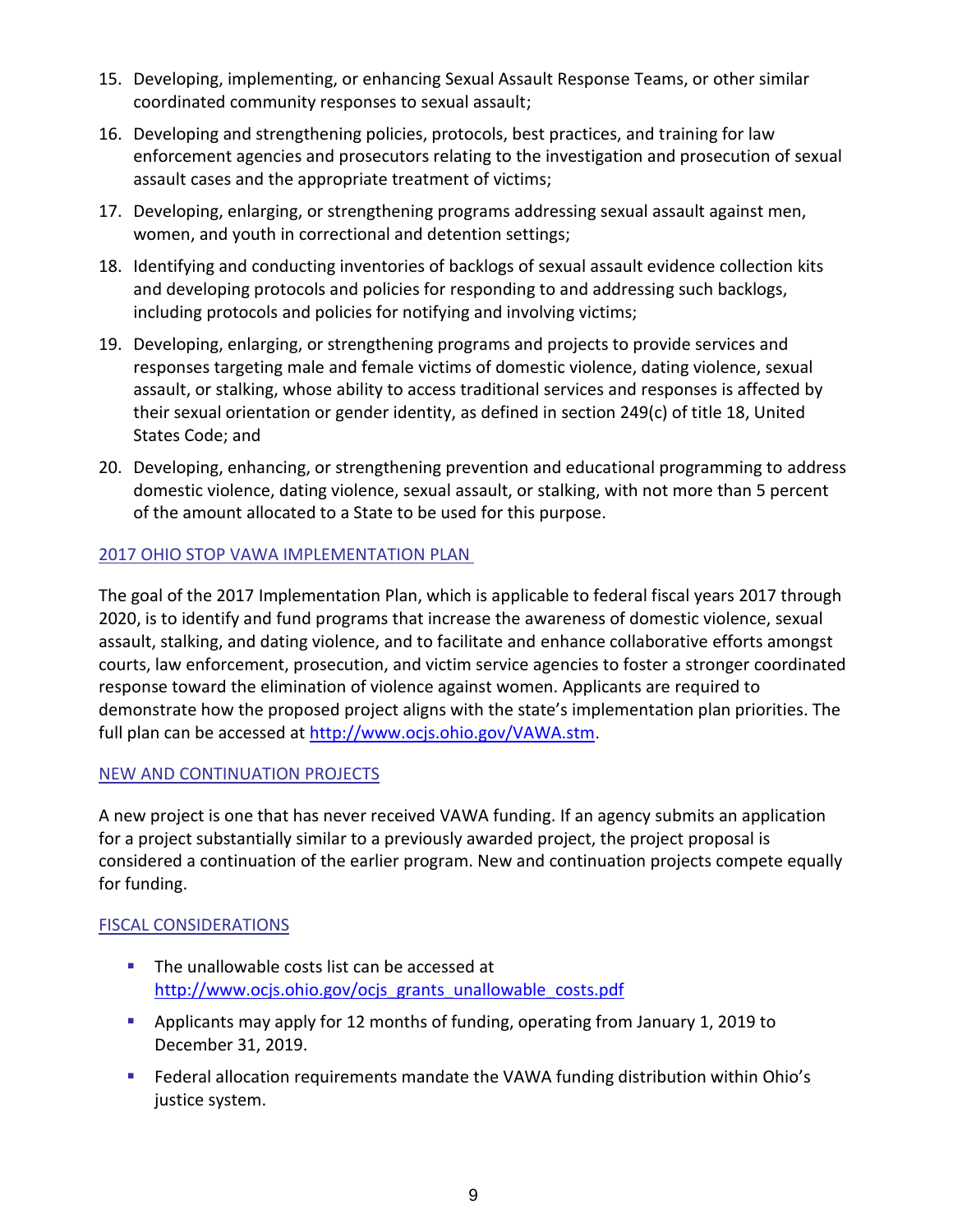- A cash or in-kind match of at least 25 percent is required for most VAWA subrecipients. Nonprofit victim service providers funded out of the victim service allocation are exempted from this requirement.
- A maximum of \$60,000 may be requested. Funding requests that exceed this funding cap will not be reviewed or considered. The number of applications received and the availability of funds are a few of the factors that influence the number and size of awards.

# **Federal Allocation Requirements**

OCJS determines funding categories for projects based on the agency implementing the project and the services most directly supported by the project. All of the allocation categories mentioned below are disbursed based on the type of organization that benefits from the VAWA program and the type of services supported by the program; however, court funds must be awarded to a state or local court. Discretionary funding may be used for any of the categories at the discretion of OCJS.

- **Law Enforcement** 25%
- **Prosecution** 25%
- Victim Services 30% *(of which 10% is a culturally specific set-aside)*
- Court  $5\%^2$
- **Discretionary** 15%

# **Culturally Specific Set-aside**

Pursuant to the Violence Against Women and Department of Justice Reauthorization Act of 2005 (H.R. 3402), STOP funding decisions must take into consideration that 10% of the 30% that is allocated to victim services must be distributed to community-based organizations that provide culturally specific services.

CULTURALLY SPECIFIC SERVICES —The term 'culturally specific services' means community-based services that include culturally relevant and linguistically specific services and resources to culturally specific communities.

The Violence Against Women Reauthorization Act of 2013 defines "culturally specific" as "primarily directed toward racial and ethnic minority groups (as defined in section 1707(g) of the Public Health Service Act (42 U.S.C. 300u-6(g))." 42 U.S.C. 13925(a)(6). Section 300u-6(g)(1) defines the term "racial and ethnic minority group" to mean "American Indians (including Alaska Natives, Eskimos, and Aleuts); Asian Americans; Native Hawaiians and other Pacific Islanders; Blacks; and Hispanics."

 *Please note that a separate RFP will be released June 1 that is tailored specifically for nonprofit agencies whose primary purpose is to provide culturally specific services for racial and ethnic communities (as defined above).* 

-

<sup>&</sup>lt;sup>2</sup> Court allocation requirements-refer to page 11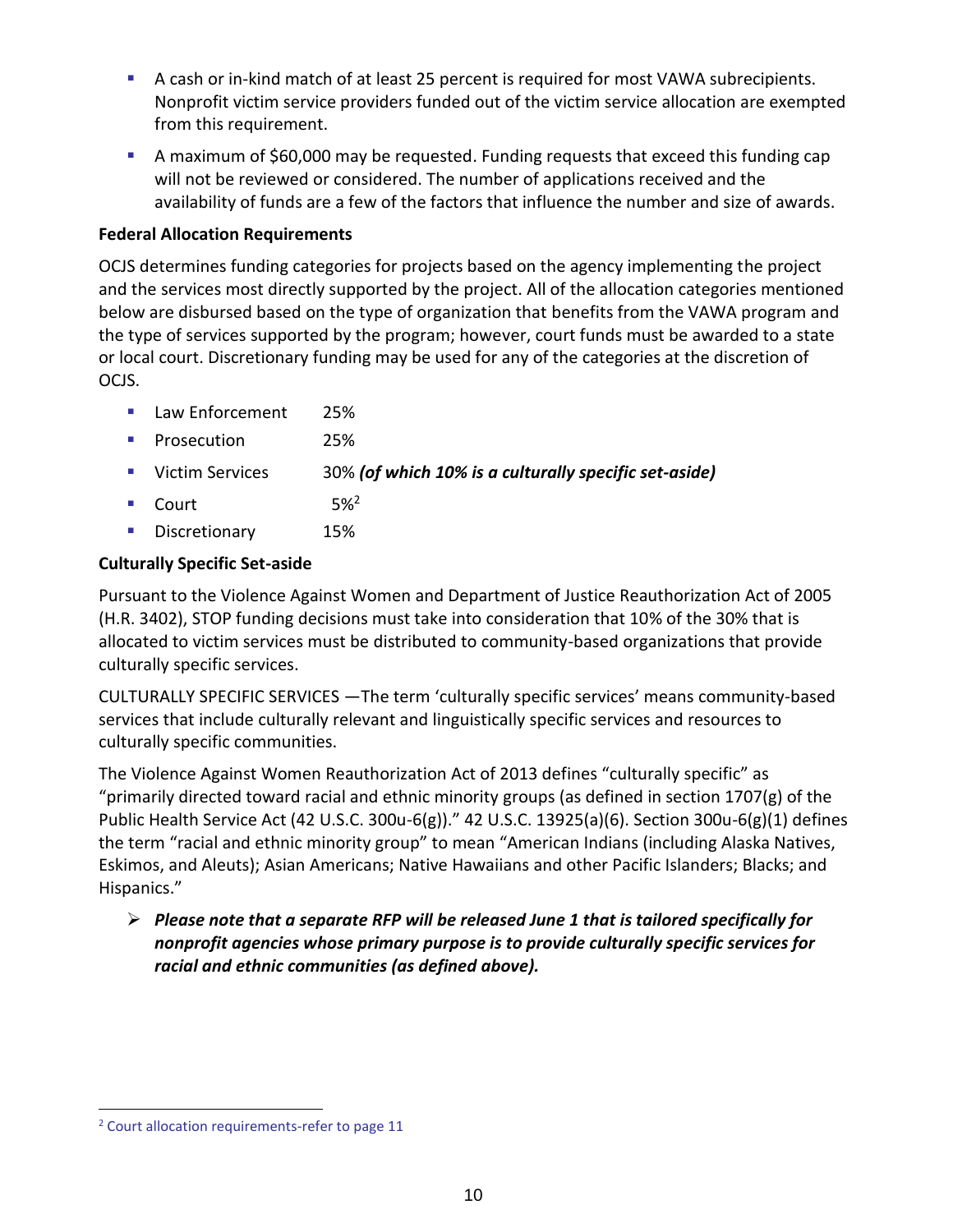#### **Sexual Assault Set-aside**

Twenty percent of funds granted to the state shall be allocated for programs or projects in two or more federal allocation categories (victim services, courts, law enforcement, and prosecution) that meaningfully address sexual assault, including stranger rape, acquaintance rape, alcohol or drugfacilitated rape, and rape within the context of an intimate partner relationship.

#### **Court Allocation Category**

Funds awarded from the court allocation are required to be awarded "to" courts rather than "for" courts.

#### **Match Requirements**

All VAWA awards are required to provide a cash or in-kind match of at least 25 percent of the total project cost. The match requirement is with the exception of projects funded out of the victim service allocation, if the benefit/purpose of the project is to be received by a nonprofit victim service provider. *OCJS determines the allocation categories and will notify projects regarding their matching requirements.*

# **Cash Match**

Acceptable forms of Cash Match include:

- State or local budget items or appropriations identified as binding commitments of project match
- **Funds contributed from private sources, like corporate or private donations**
- **Funds from the Housing and Community Development Act of 1974, 42 U.S.C. 5305, et. seq.**
- **Funds from the Appalachian Regional Development Act**
- **Project income**

# **In-Kind Match**

Acceptable forms of In-Kind Match include:

- Donations of expendable equipment, supplies, workshop or classroom materials, work space
	- $\circ$  The value placed on donated services must be consistent with the compensation rate paid for similar work in the organization or labor market. Loaned or donated equipment may not exceed its fair market value.
	- $\circ$  Monetary value of donated time contributed by volunteers such as professional, technical, skilled, or unskilled personnel if services are an integral and necessary part of the project
	- $\circ$  Volunteer services must be documented and supported by the same methods used by the grant recipient for the recipient's own employees.

Match does not need to be applied at the exact time or in proportion to the obligation of federal funds: it must only be obligated by the end of the project period.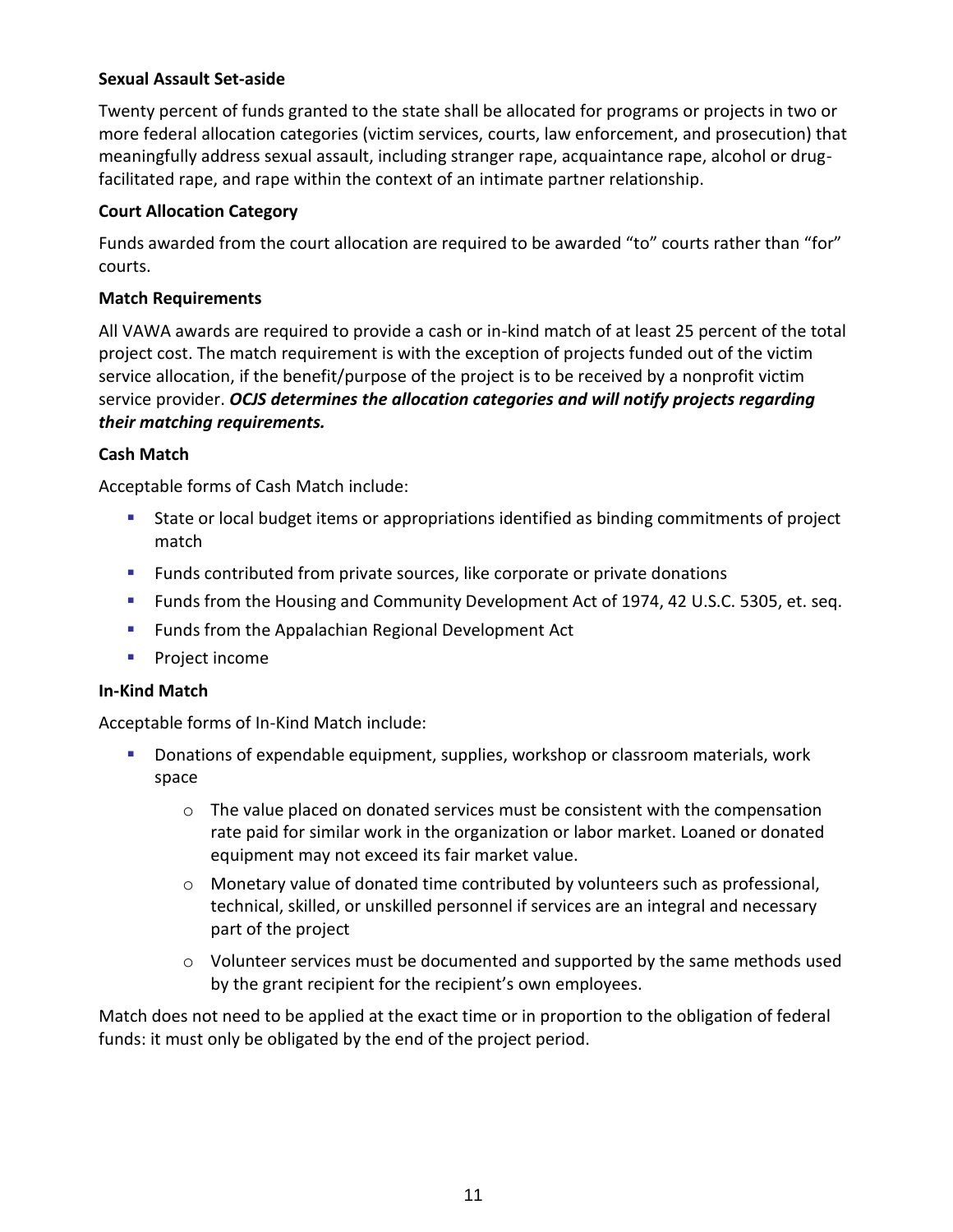# **Funding Cap**

Applicants may apply for a maximum of \$60,000 in federal VAWA funds. Applications requests must reflect **realistic** and **allowable** project costs that can be expended during the January 1, 2019 to December 31, 2019 project period.

# **Sustainability**

Sustainability refers to the ability for a program to maintain its services for an extended period of time after initial funding support and technical assistance from an external donor has ended. (US Agency for International Development, 1988). It is important for programs to develop a plan to continue programmatic activities. Applicants should demonstrate a commitment to their program by briefly describing the steps that will be taken to ensure long term program sustainability.

# **Food and Beverage/Costs for Refreshments and Meals**

Generally food and beverage costs are **not** allowable, and under no circumstances may OVW funding be used to supply food and/or beverages during refreshment breaks. OVW funds may be used to provide food and/or beverages for a meal at a meeting, conference, training, or other event, if one of the following applies:

- The location of the event is not in close proximity to food establishments. It should be a priority to try to secure a location near reasonably priced and accessible commercial food establishments.
- **Not serving food will significantly lengthen the day or necessitate extending the meeting to** achieve meeting outcomes.
- A special presentation at a conference requires a plenary address where there is no other time for food to be obtained.
- **Detimary 1** Other extenuating circumstances necessitate the provision of food.

Justification for an exception listed above must be included in the budget narrative, and funds may only be used to purchase food and/or beverages for a meal at a meeting, conference, training, or other event if OVW approves the specific expenditures in advance.

# **Conference Planning and Expenditure Limitations**

Applicants should be aware of all applicable laws, regulations, policies and guidance (including specific cost limits, prior approval and reporting requirements, where applicable) governing the use of Federal funds for expenses related to conferences (which is defined to include meetings, retreats, seminars, symposiums, training and other similar events), including the provision of food and/or beverages at such events, and costs of attendance at such events. Information on pertinent laws, regulations, policies and guidance is available at [http://www.justice.gov/ovw/grantees.](http://www.justice.gov/ovw/grantees)

Applicants should also be aware of the following specific restrictions on conference planning and expenditure limitations:

- **Cost of Logistical Conference Planning**
- **Cost of Programmatic Conference Planning**
- **EXP** Conference Space and Audio-Visual Equipment and Services
- **Prohibition on Trinkets at Conferences**
- **Entertainment at Conferences**
- **Food and Beverages at Conferences**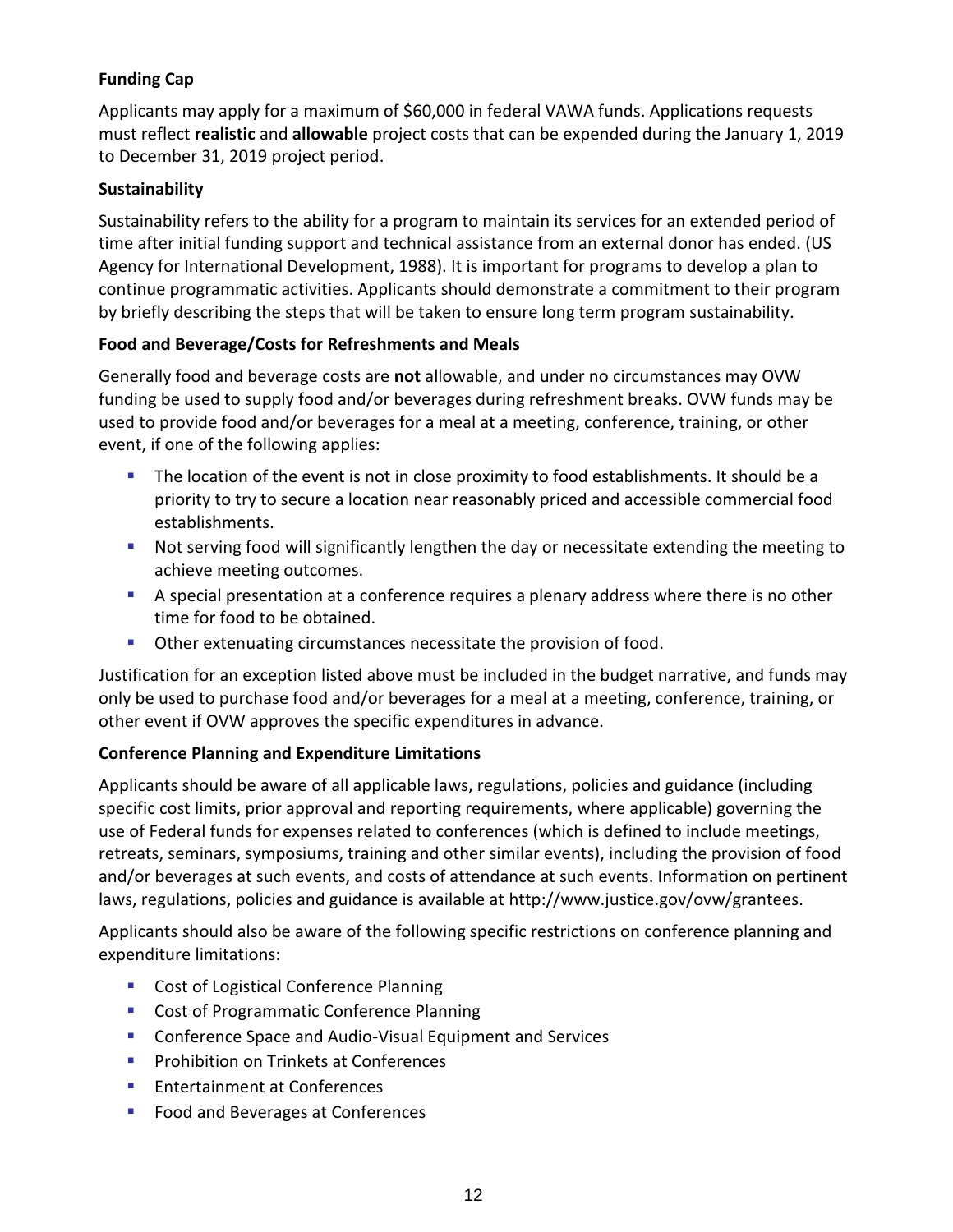- **Prior Approval Required Before Entering Into Contracts or Expending Funds for Conferences**
- **Conference Reporting**

Updated Department of Justice and OVW guidance on conference planning, minimization of costs, and conference cost reporting is accessible on the OVW website [http://www.justice.gov/ovw/grantees.](http://www.justice.gov/ovw/grantees) Federal assistance awards are governed by the provisions of 2 CFR Part 200. Additionally, OVW awards are covered by the DOJ Financial Guide. For additional information please refer to [http://ojp.gov/financialguide/DOJ/index.htm.](http://ojp.gov/financialguide/DOJ/index.htm)

# ACCOMMODATIONS AND LANGUAGE ACCESS

Recipients of OVW funds must comply with applicable federal civil rights laws, which, among other things, prohibit discrimination on the basis of disability and national origin. This includes taking reasonable steps to ensure that persons with limited English proficiency (LEP) have meaningful access to recipients' programs or activities. More information on these obligations is available in the OVW FY 2014 Solicitation Companion Guide accessed at <https://www.justice.gov/ovw/docs/companion-guide-fy2014.pdf> and a[t www.lep.gov.](http://www.lep.gov/)

Applicants are encouraged to allocate grant funds to support activities that help to ensure individuals with disabilities and deaf individuals and persons with limited English proficiency have meaningful and full access to their programs. For example, grant funds can be used to support American Sign Language (ASL) interpreter services, language interpretation and translation services, or the purchase of adaptive equipment.

Applicants proposing to use grant funds to create websites, videos and other materials must ensure that they are accessible to persons with disabilities. Grant funds must be allocated for these purposes.

# POST AWARD REPORTING REQUIREMENTS

All VAWA subgrantees are required to submit an annual performance report referred to as the MUSKIE report. Subgrantees are required to report on any grant funded activity that occurred during the calendar year (January 1 – December 31). This report is due to OCJS by January 31. Both the Performance Report Form and Performance Report Instructions can be accessed through the Office of Criminal Justice Services (OCJS) website at [http://www.ocjs.ohio.gov/VAWA.stm.](http://www.ocjs.ohio.gov/VAWA.stm)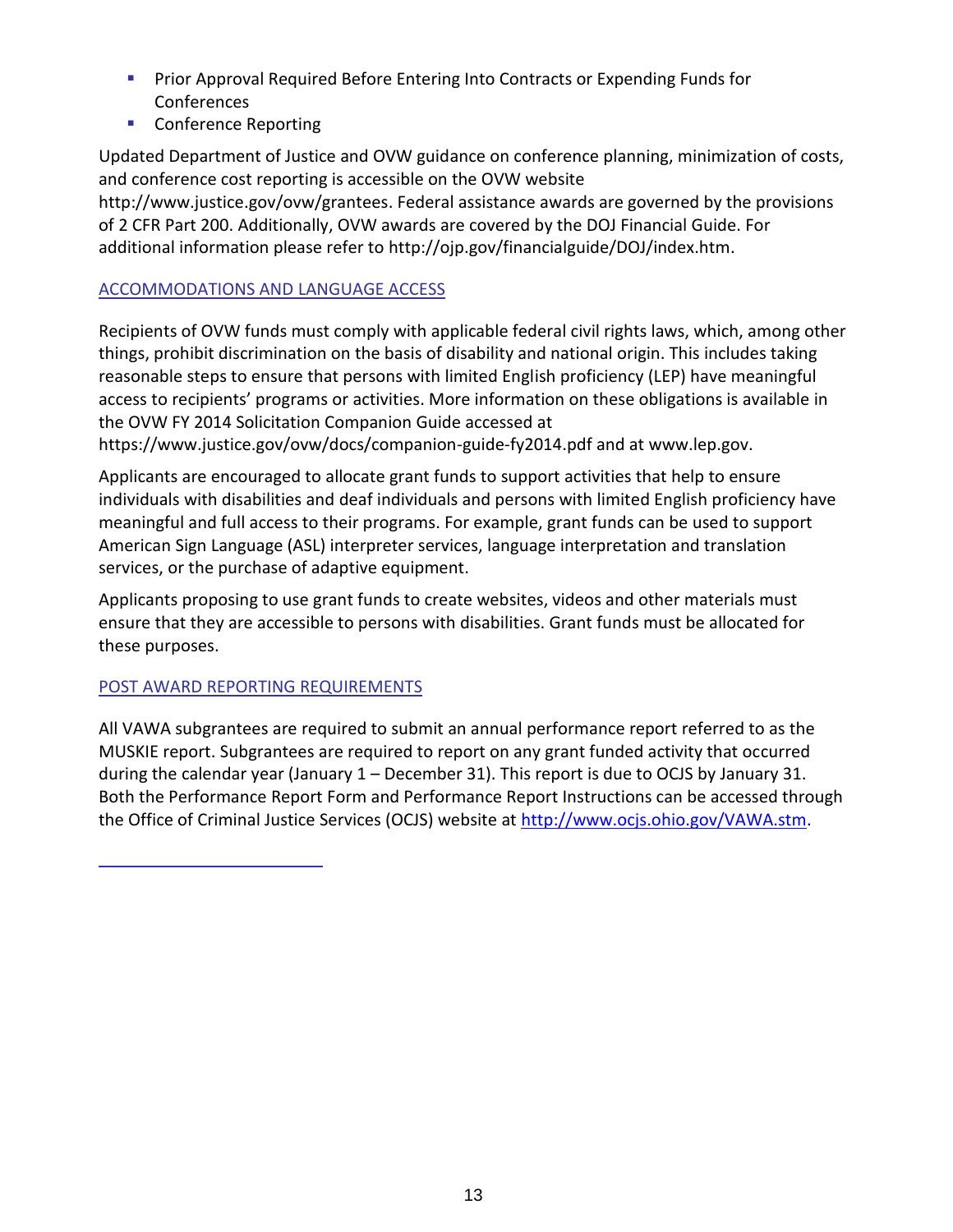#### PROPOSAL COMPONENTS CHECKLIST

**ALL components within each section of the RFP must be addressed and clearly described**. Use the following as checklist to ensure all required components are addressed. Read the entire 2018 VAWA RFP before completing and submitting proposals.

- **Title Page**
- **Problem Statement/Underserved Population**
- **Project Description**
- **Project Objectives**
- **Timeline/Activities**
- **Organization, Staff Capacity and Cultural Competency**
- **Collaboration Board**
	- **All applicants must upload FY 2018 VAWA commitment letters from each Collaboration Board member.**
	- **Letters must be on each Collaboration Board member agency's letterhead.**
	- **The letters must describe each member agency's role and demonstrate commitment to the proposed project.**
- **Attachment A upload**  http://www.ocjs.ohio.gov/Attachment A Victim Service Consultation.pdf
- **Executive Summary**
- **Budget**

#### FORMAT AND SUBMISSION

- **Applications are submitted online through the OCJS Grants Management System. New applicants must first register in the online system at** [www.ocjsgrants.com](http://www.ocjsgrants.com/)**. Applicants that have previously used the system may use their existing account. It is recommended that new applicants register at least two weeks prior to the application deadline to ensure access to the online application.**
- **Deadline for submission is by 5 p.m. EST on May 31, 2018. Late applications will not be reviewed or considered for funding. Failure to follow the specified requirements will also result in the application not being reviewed or considered for funding. IMPORTANT: Applications must be in the APPLICATION SUBMITTED STATUS in the OCJS Grants Management System to be considered for funding.**

**For technical assistance on any part of the VAWA application, call OCJS at: 614.466.7782 or 888.448.4842 and ask to speak to your Grants Coordinator. Regional Contacts:** <http://www.ocjs.ohio.gov/grants.stm>

**If applying for a local project in Cuyahoga, Franklin, or Lucas Counties, please contact:**

**Cuyahoga County-Cynthia Mason** Department of Public Safety and Justice Services 2079 East Ninth Street, Suite 5-200 Cleveland, Ohio44115 216.443.5263 [cmason@cuyahogacounty.us](mailto:cmason@cuyahogacounty.us)

**Franklin County-Melissa Pierson** Office of Homeland Security and Justice Programs 373 S. High Street, 25th Floor Columbus, Ohio 43215 614.462.5577 [mspierso@franklincountyohio.gov](mailto:mspierso@franklincountyohio.gov)

**Lucas County-Tara Butler** Criminal Justice Coordinating Council One Government Center, Suite 1720 Toledo, Ohio 43604 567.200.6826 [tara.butler@noris.org](mailto:tara.butler@noris.org)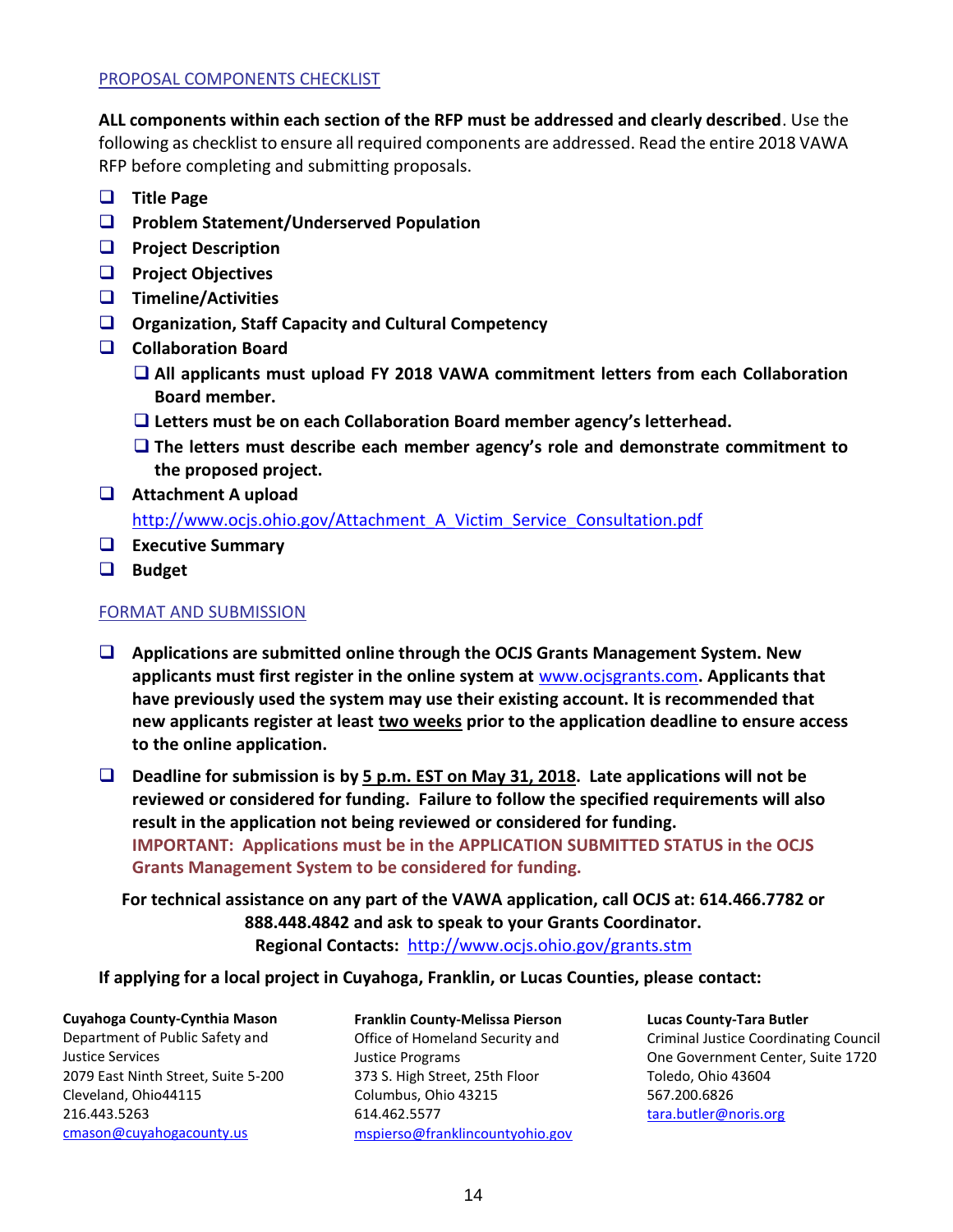#### STOP VIOLENCE AGAINST WOMEN ACT (VAWA) GRANT

#### PROGRAM AREAS AND REQUIREMENTS

Applicants must select a relevant program area on the "Title Page" of the online application for their project as listed below. The project scope must be eligible as defined within the federal statutory purpose areas **(refer to pages 6-9),** and **applicants must specify the purpose area(s) that they are proposing to address within the project description. Applicants are also expected to refer to the state's 2017 implementation plan** at<http://www.ocjs.ohio.gov/VAWA.stm> which defines the state's current priorities, goals, and objectives.<sup>3</sup> The applicant must also include at a minimum the following elements within the project description for the program area selected.

| <b>Program Area</b>            | <b>Project Description Requirements</b>                                                                              |
|--------------------------------|----------------------------------------------------------------------------------------------------------------------|
| <b>VA 1 Training</b>           | a.<br>Identify training topics, speakers, audience, dates, and locations.                                            |
|                                | Describe policies and procedures resulting from training.<br>×                                                       |
|                                | ×<br>Identify evaluation instrument to determine training effectiveness.                                             |
| <b>VA 2 Enhancement</b>        | a.<br>Describe strategy to improve investigation and evidence collection.                                            |
| <b>Efforts</b>                 | L.<br>Describe domestic violence/sexual assault training for new law enforcement officers or prosecutors.            |
| VA 3 Policy and                | $\mathcal{L}_{\mathcal{A}}$<br>Describe current policies and protocols.                                              |
| <b>Protocol Development</b>    | Identify how and when the proposed policy or protocol will be implemented.<br>×,                                     |
| <b>VA 4 Data Collection</b>    | ×<br>Identify whether project will develop a new system or update existing system.                                   |
| and Communication              | L.<br>Describe technical, procedural, organizational changes required.                                               |
| <b>Systems</b>                 | Identify staff for technical support after grant ends.<br>×                                                          |
|                                | Describe how data will be shared among agencies.<br>×                                                                |
|                                | Personnel costs are unallowable; consultant costs are permitted.<br>×                                                |
| <b>VA 5 Victim Service</b>     | a.<br><b>Victim Services</b>                                                                                         |
| <b>Programs and Visitation</b> | Describe how project provides safety planning, legal advocacy and confidentiality for female victims.<br>I.          |
| <b>Centers</b>                 | ù,<br><b>Visitation Centers</b>                                                                                      |
|                                | ×<br>Describe Visitation Center security, space, supervision, and hours of operation.                                |
|                                | Describe how often and what type of domestic violence training project staffs receive.<br>×                          |
|                                | Demonstrate need/uniqueness of the service area.<br>×                                                                |
|                                | Describe procedures to address liability issues.<br>×                                                                |
|                                | Provide letters of participation from Court and Jobs and Family Services.<br>×                                       |
|                                | Describe sources of referrals to the Visitation Center.<br>×                                                         |
|                                | u,<br>Describe the target population.                                                                                |
| <b>VA 6 Stalking Programs</b>  | ×<br><b>Law Enforcement</b>                                                                                          |
|                                | Describe preventive/self-protection measures victims will receive.<br>×                                              |
|                                | Identify how project will enforce foreign protection orders.<br>×                                                    |
|                                | Describe law enforcement training on various stalking issues, including laws, early intervention, stalking case<br>× |
|                                | monitoring, and lethality assessments.                                                                               |
|                                | ×<br><b>Prosecutors</b>                                                                                              |
|                                | Describe victim education to collect offender behavior evidence.<br>×                                                |
|                                | Describe support for victims seeking protection orders.<br>×                                                         |
|                                | ×<br>Describe training for prosecutors on laws and prosecutorial techniques for stalking cases.                      |
|                                | <b>Victim Service Providers</b><br>ш                                                                                 |
|                                | Describe preventive/self-protection measures victims will receive.<br>×                                              |
|                                | Describe support for victims seeking protection orders.<br>×                                                         |
|                                | ×<br>Describe victim education on stalking issues.                                                                   |
| VA 7 Sexual Assault            | $\mathcal{L}_{\mathcal{A}}$<br>Identify training topics, speakers, audience, dates, and locations.                   |
| <b>Nurse Examiners</b>         | Provide number of agency staff to receive SANE training, and their job responsibilities.<br>×                        |
| (SANE)                         | Describe project Collaboration Board, including a Sexual Assault Response Team consisting of law enforcement,<br>×   |
|                                | rape crisis center, prosecutor's office, and sexual assault nurse examiners.                                         |

<sup>3</sup> Refer to page 6 of the Request for Proposal regarding applicant and subrecipient implementation plan expectations.

-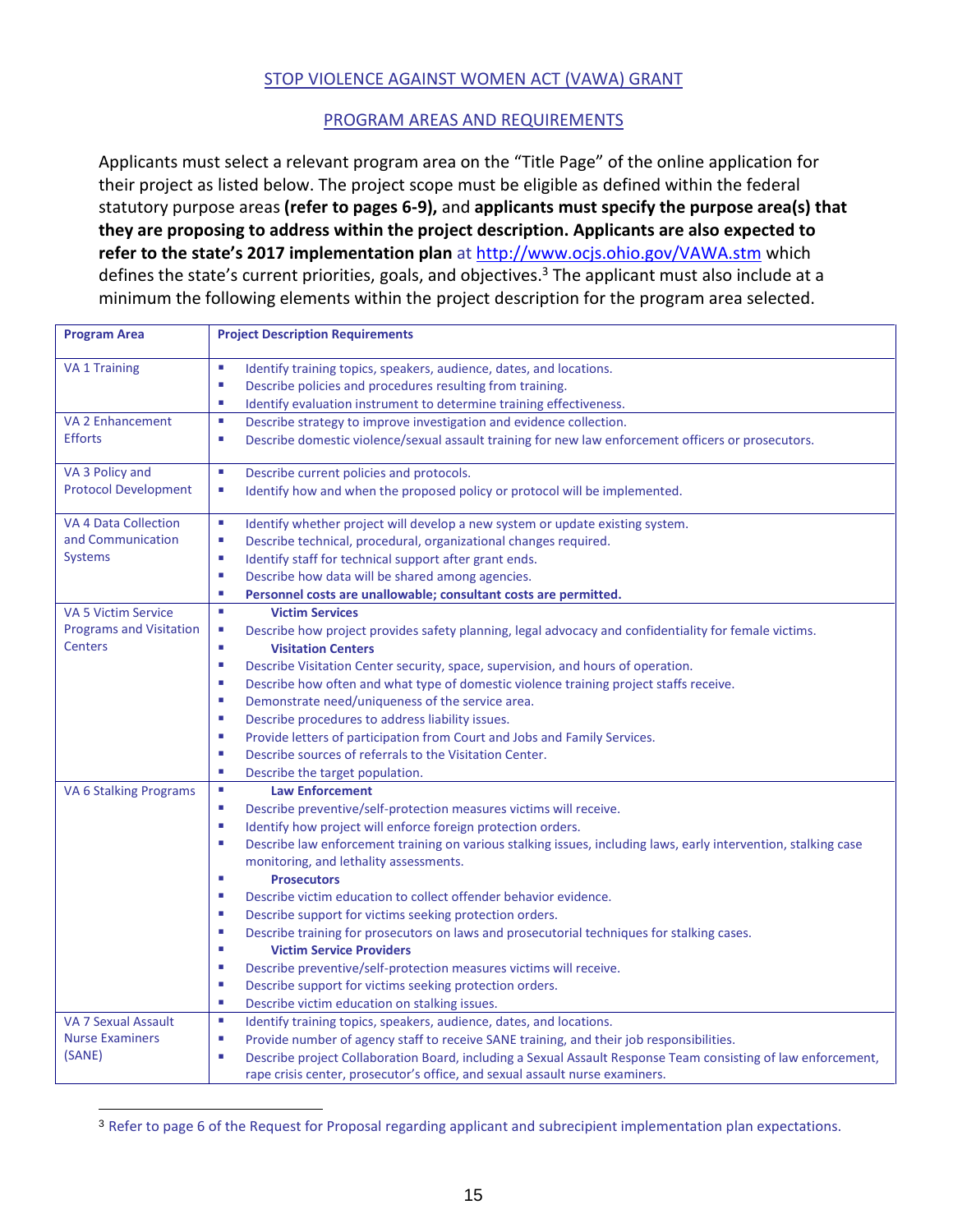#### STOP VIOLENCE AGAINST WOMEN ACT (VAWA)

#### PROPOSAL NARRATIVE

#### PROBLEM STATEMENT AND UNDERSERVED POPULATION

Applicants should explain or clearly describe the problem or issue to be addressed, and its impact on the community. The application will be evaluated as to how effectively it:

- Clearly describes the nature and scope of the problem, justifies the need for assistance, and relates the problem and the need for assistance to the scope of the Violence Against Women Act Grant Program. The development of the nature and scope of the problem should be data driven and the applicant will need to provide relevant state, and local level data/statistics as well as agency statistics to document the problem addressed.
- Discusses the short and long-term consequences for the community if the problem identified is not addressed. More specifically, the applicant should discuss what will happen to the community if the proposed project is not funded.
- Clearly describes the target population to be served in terms of population size and demographic characteristics, including any relevant local statistics that link the need for assistance to this particular target population. The applicant should clearly identify at least one underserved population (see below for description) as part of the target population to receive outreach and services. The rationale for selecting the target population should be reasonable given the objectives of the project and the approach described in the project description section of the application.
- **If all identifies other resources in the community that are currently available to address the** problem and explains why existing resources are not sufficient to address the problem. If no resources exist, the applicant should discuss the gaps in services and link how the proposed project will help alleviate those gaps.

#### UNDERSERVED POPULATION

The term 'underserved populations' means populations who face barriers in accessing and using victim services, and includes populations underserved because of geographic location, religion, sexual orientation, gender identity, underserved racial and ethnic populations, populations underserved because of special needs (such as language barriers, disabilities, alienage status, or age), and any other population determined to be underserved by the Attorney General or by the Secretary of Health and Human Services, as appropriate.

All projects must identify at least one underserved population. All projects must describe previous strategies to outreach, collaboration, and partnerships. The discussion must also describe the population size and demographic characteristics for the population(s).

- **What are the underserved populations your project will serve?**
	- $\circ$  Avoid identifying "all" victims of domestic violence, dating violence, sexual assault, and stalking as underserved.
- **Why are the populations currently underserved?**
	- o What are the barriers to services for the populations?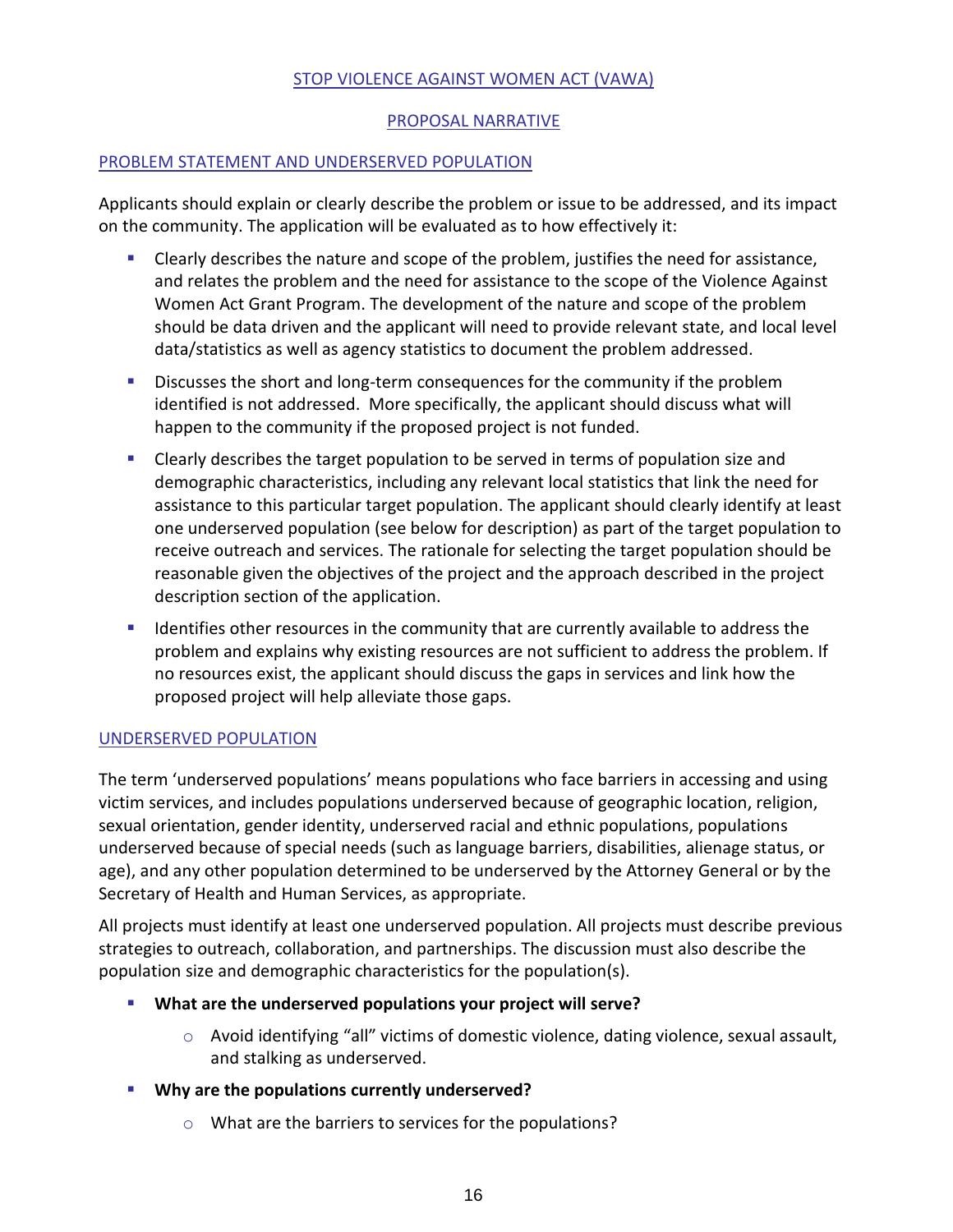- $\circ$  Are the underserved populations attempting to access services? If not, then why not?
- **How will the project meet the needs of the underserved populations?** 
	- $\circ$  What efforts will or are occurring to promote eliminating barriers to accessing services; and help increase the utilization of services for underserved populations?

Applicants **MUST** clearly describe whether the underserved community falls into one of the following three tier populations:

- *Unserved: populations that have no services available to them.*
- *Underserved: populations that have minimal access and are in need of more outreach and support.*
- *Inadequately served: Historically marginalized populations that may be overrepresented, but remain inadequately served with specific reference to the quality of service and a "onesize-fits-all" approach.*

# PROJECT DESCRIPTION

-

Applicants should describe a plan of action that the proposed project will implement in order to address the identified problem discussed in the problem statement. **The applicant must also define how the project fits within the state's 2017 implementation plan goals** (<http://www.ocjs.ohio.gov/VAWA.stm>) 4 . **The application will be evaluated as to how effectively it:**

- Clearly describes the proposed activities and approach (i.e., model or practice) to be taken given the nature of the problem to be addressed. The approach should seem logical given the characteristics and needs of the identified target population (including the underserved population).
- **Discusses the evidence that shows that the model or practice is effective with the target** population. Documents the evidence that the model or practice chosen is (are) appropriate for the outcomes the program wants to achieve. Clearly justifies why the particular program model was selected for implementation. **Applicants should provide a detailed discussion on their plan to implement a model that is evidence-based or grounded in best practices of the field.** For more information on evidence-based practices, go to <http://www.ocjs.ohio.gov/ebp.stm>
- **EXEC** Clearly demonstrates how they will achieve fidelity to the best practice model being implemented. The applicant must provide adequate discussion of the necessary resources that are required to implement the approach or response outlined. The resources should be reasonable given the scope and detail of the identified approach.
- Explains the steps that will be taken to ensure long term program sustainability (i.e. the ability for the program to maintain its services over time). The applicant must demonstrate a commitment to the program by describing a plan for maintaining programmatic activities after initial funding support from OCJS has ended.

<sup>&</sup>lt;sup>4</sup> Refer to page 9 regarding applicant and subrecipient implementation plan expectations.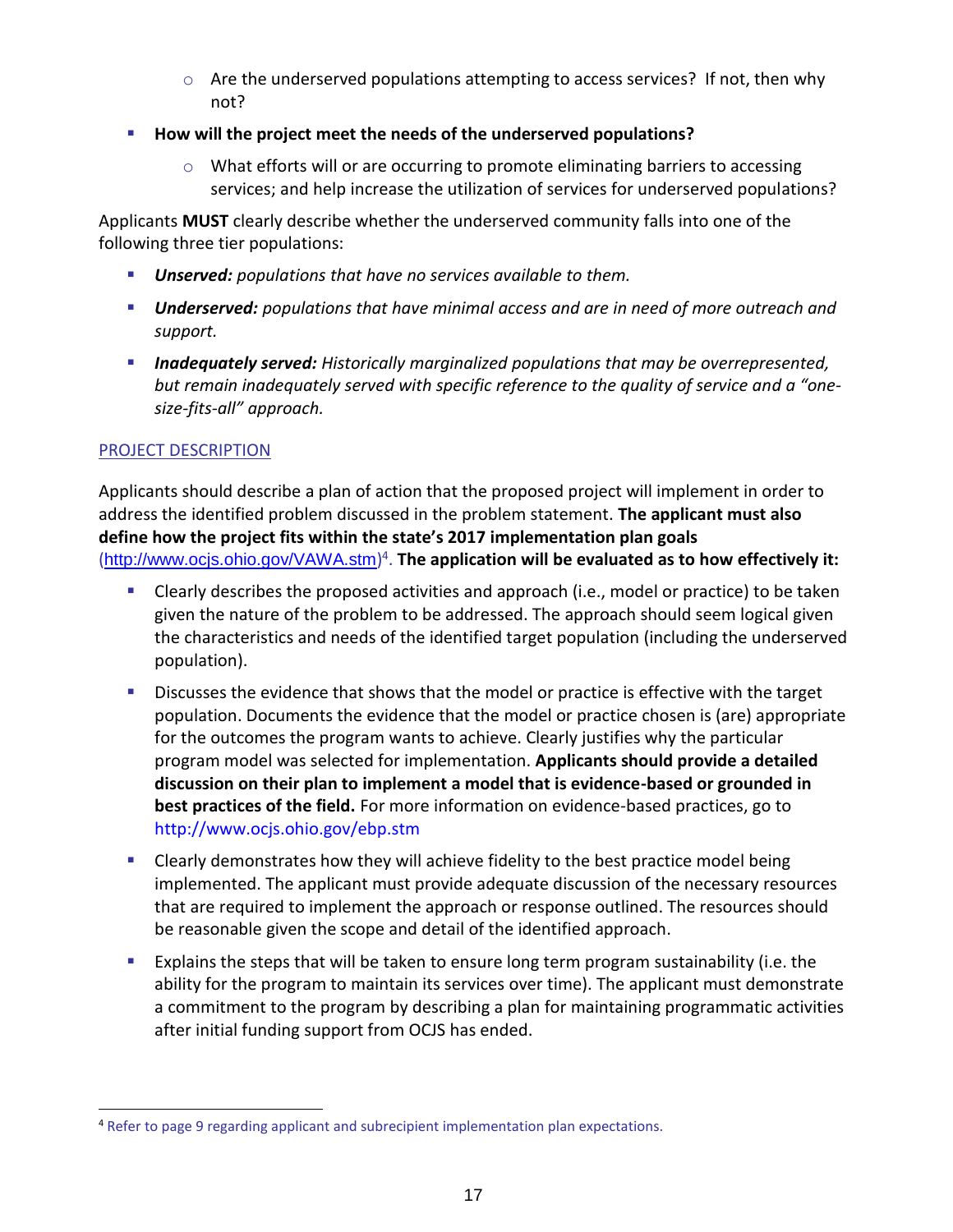#### PROJECT OBJECTIVES

- **Applicants should describe the outcomes or changes anticipated as a result of the** proposed project. The achievement of the objectives should provide an outcome that reflects a measureable change for the target population due to the services offered by the program.
- Please click here on the *[VAWA Standardized Objectives](http://publicsafety.ohio.gov/links/ocjs-VAWA-2015-Objectives.docx)* and select two objectives that correspond with the application's program area.
- **Objectives should be defined to align with the state's 2017 implementation plan priorities** <http://www.ocjs.ohio.gov/VAWA.stm>.
- Objectives must link to the problem statement and project description and must be consistent with the program area selected (**refer to page 15**).

#### **There are two types of objectives:**

**Outcome** objectives describe the measured changes (impact that will occur as a result of implementing the proposed project.

**Process** (also known as "output") objectives describe the "process" (activities/steps) that a program will implement.

Applications must provide two objectives and at least one objective should be an outcome objective. Each objective should include performance indicators, baseline numbers and data collection methods that further the goal of the selected Program Area.

#### **Performance Indicator:**

Describe the evaluation method and performance indicator (measurement) tool that will be used to examine the change that will occur in the client base as a result of the services that the shelter/program provides.

The performance indicator should relate to each mandated objective.

#### **Baseline:**

Include the result of past evaluations or results of data collection efforts (this is the baseline). If no attempts to evaluate services have been made to date (then the baseline is zero), indicate why this method of doing so proves to be the most effective.

#### **Performance Data Collection:**

Discuss the procedures and strategies for collecting, analyzing, storing and reporting the data. This should include discussing how anonymity and confidentiality are maintained. **The application will be evaluated on how effectively it:**

 Clearly identifies project objectives (measure change as a result of implementing the proposed project). If the objective demonstrates a percentage of increase then indicate how the calculation is derived (i.e. 20% out of 25 individuals).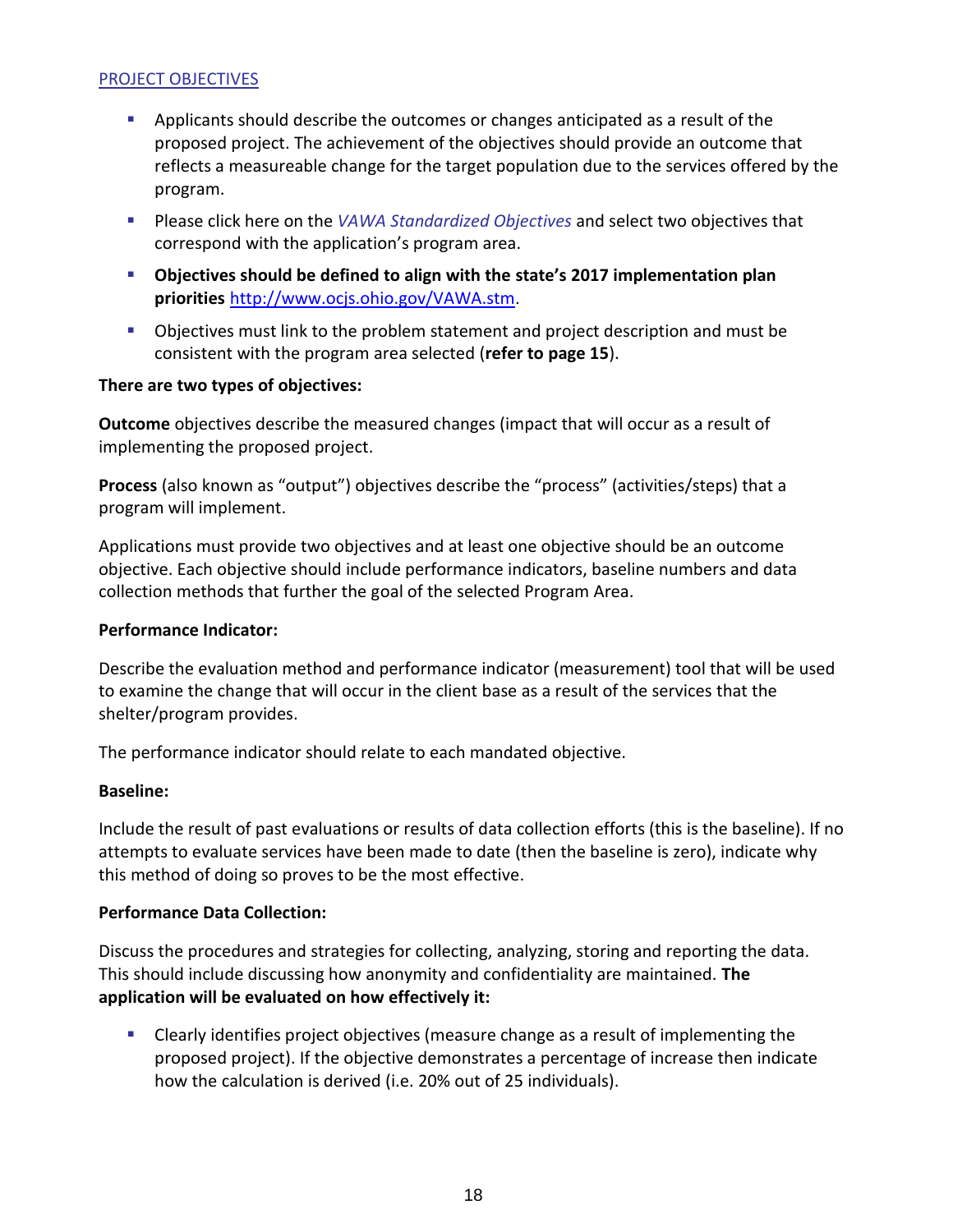- Clearly identifies performance indicators (how you will measure that change, what instrument and/or tools are to be used, etc.)
- **EXTE:** Clearly identifies any baseline data that exists from the most recent prior year of the project.

# TIMELINE AND ACTIVITIES

Applicants should describe how the programmatic and grant administrative activities as well as the related outcomes and objectives will be reasonably achieved in the given project period. **The application will be evaluated as to how effectively it:**

- **Presents a comprehensive, thorough timeline that is well-defined and comprehensively** specifies what will be done, who (individuals and organizations) will do it, and when it will be accomplished. Include activities such as anticipated collaboration board meetings, OCJS grant reporting deadlines and any other activities specific to the project. The timeline should be reasonable given the nature of the problem, the target population, and the approach/response discussed in earlier sections of the application.
- **If applicable, include any other deliverables that will be created and/or used throughout** the project.

The timeline of activities should be detailed, align with the project description and be clearly organized. Activities may be grouped together as daily, weekly, monthly, quarterly, and annually.

# ORGANIZATION, STAFF CAPACITY AND CULTURAL COMPETENCY

Applicants should provide a comprehensive discussion of the history and accomplishments of the organization responsible for implementing the project. Identify any key staff that will be involved in the project, including the project director and other individuals who will be responsible for administering the grant and implementing the program. **The application will be evaluated as to how effectively it**:

- Clearly identifies the mission of the agency that will serve as the subrecipient and/or implementing agency. The application should clearly demonstrate the capacity of the subrecipient and implementing agency to administer grants of similar size and scope as the project submitted for funding. The applicant should demonstrate that they have adequate resources (i.e. personnel/staff, infrastructure to support additional program, computers, software, etc.) to implement the project as proposed.
- Clearly identifies the key staff, including any volunteers that will be participating in the proposed project, including their qualifications, experience, and education.
- **Discusses how successful completion of the project is realistic given the key staff** implementing the project. In cases where positions have not been filled, the applicant should clearly describe a reasonable approach and criteria to hire experienced and qualified staff.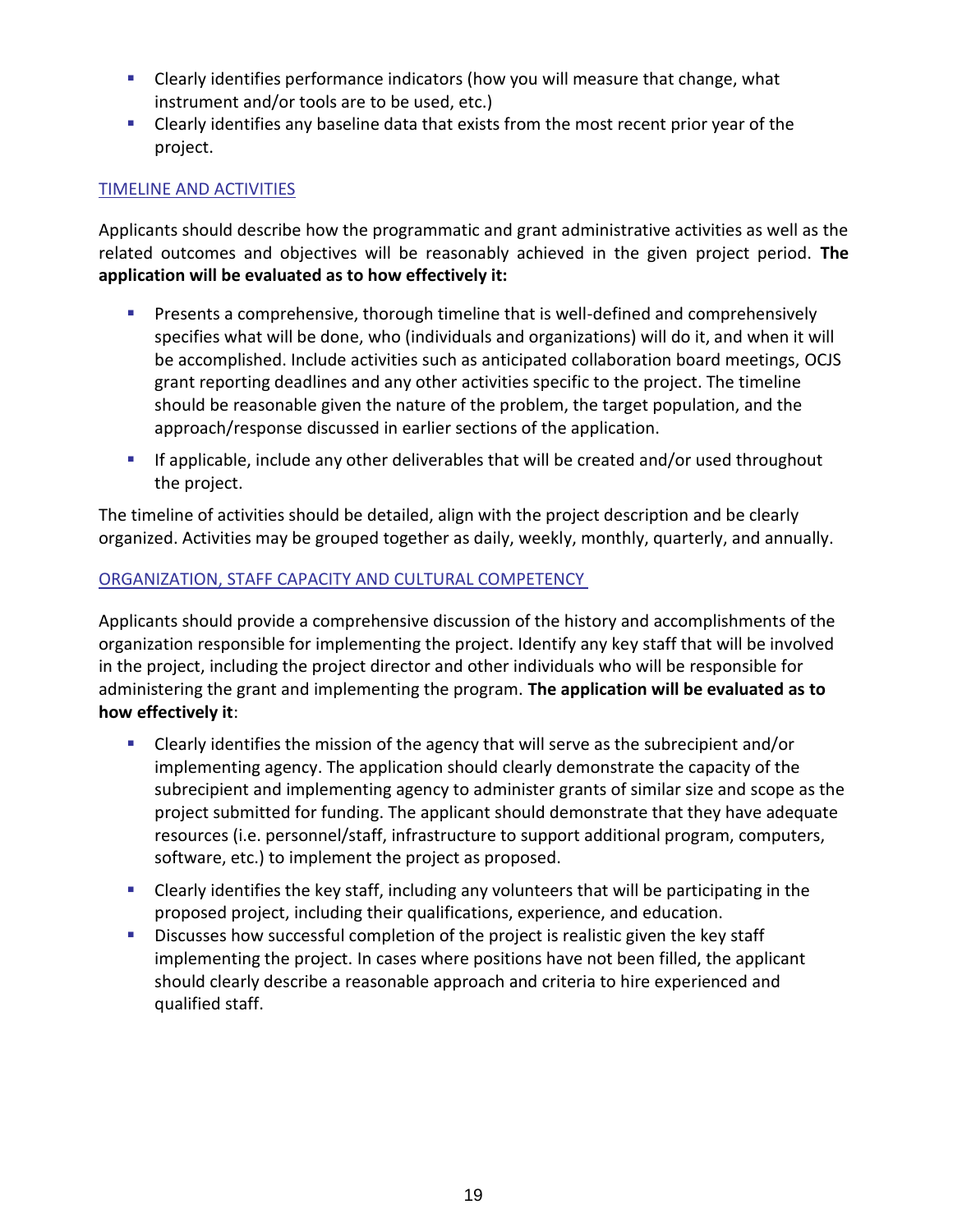Applicants should describe organizational, staff capacity, and developmental efforts surrounding issues of cultural competency. **The application will be evaluated as to how effectively it:**

- Describes how issues of cultural competency, outreach, and services have been translated into planning for the particular project or program reflecting the racial make-up of the board, staff, volunteers, and victims served;
- **Explains the staff recruitment process and describes staff retention techniques;**
- **Discusses how the organization addresses anti-oppression in their mission statement and** requires staff to attend training on issues of anti-oppression and privilege;
- **Describes outreach and programming offered.**
- **How does training for both staff, volunteers and board members reflect the underserved** population(s) identified within the problem statement?

# COLLABORATION BOARD

Collaboration Boards provide leadership and direction and can help applicant agencies achieve project goals and objectives through a shared community vision. Collaboration Boards can allow for the sharing of resources to maximize capacity and project impact. Community task forces, steering committees, coalitions, working groups, advisory groups are samples of the types of Collaboration Boards that may be applicable for the project.

Collaboration Boards are comprised of the applicant agency representatives as well as various stakeholders from the community and include but are not limited to: Victim advocates from domestic violence, sexual assault and other agencies, children services, community organizations, hospitals, law enforcement, the court system, prosecutors' offices, and representatives from underserved and culturally specific community-based organizations.

The Collaboration Board must conduct meetings at least quarterly and keep minutes of discussion items.

The application must include a description of the collaborative effort between the applicant and the Collaboration Board. Referrals and requests for services does not equate collaboration.

# **The application will be evaluated as to how effectively it:**

- **If all identifies the organizations that will participate in the Collaboration Board that will be** responsible for overseeing the project. Describes their roles and demonstrates their commitment to the project. The applicant may use an existing community board or group to provide oversight to the project and act in the capacity of the Collaboration Board. **Current commitment letters are required from all representatives on the Collaboration Board (letters must specify the FY 2018 VAWA grant program).**
- Describes the extent and nature of the collaborative effort and how the role and function of each organization will support the overall goal of the project. Partner agencies should be clearly linked with their role and function within the collaborative group.
- Provides details describing the management of the collaborative group. The applicant should be able to document when quarterly meetings will be held, how members will be notified of upcoming meetings, and the process for distributing and maintaining records of